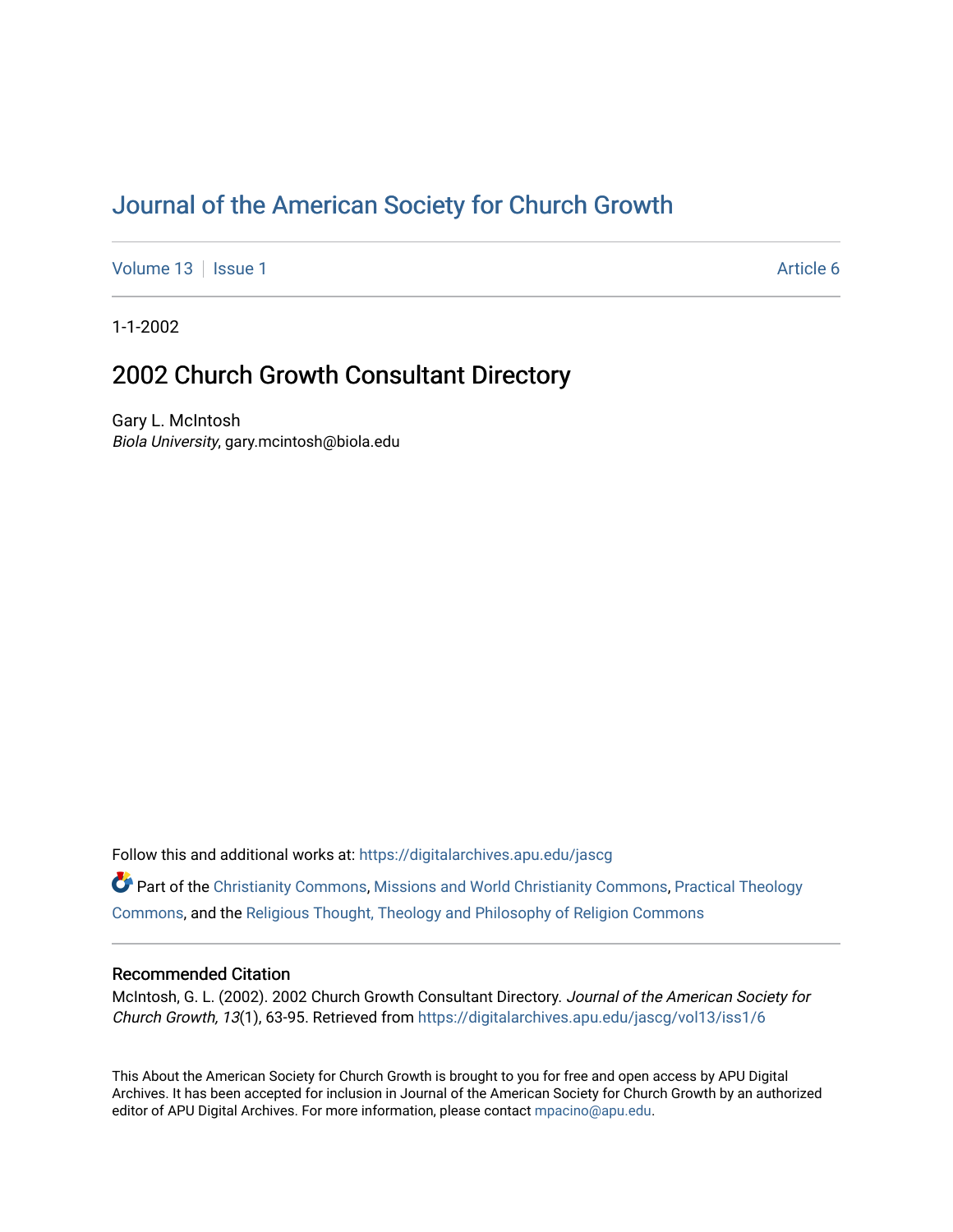The 2002 Church Growth Consultant Directory is a listing of individuals and organizations that identify to some extent with the Church Growth Movement (CGM). The Church Growth Factor listed under each consulting ministry gives an indication of commitment to the CGM as determined by each organization. A "5" indicates an extremely high identification with the CGM, while a "1" indicates an extremely low identification with the CGM.

*The Journal of the American Society for Church Growth* makes no guarantees regarding the services of the listed organizations. This directory is simply a resource for those interested in obtaining the services of a church consultant.

#### **A.I.M. Seminars**

1300 East 1st Street 6621 Normandy Road Ft. Worth, TX 76111 (817) 838-2268 *FAX*: (817) 838-2268 *E-mail*: *Website*: *Church Affiliation*: Apostolic Assembly of the Faith in Christ Jesus *Contact Person*: Dr. Lorenzo Gonzalez *Full Time Staff*: Dr. Lorenzo Gonzalez, Sylvia Yanez, Linda Gonzalez *Associate Staff*: 1 *Fee*: nominal-weekly *Service*: Long-Range Planning, Overcoming Barriers (Children), Church Health, Seminars, Diagnostic Analysis, Education, Community Analysis, Staff Development, Turnaround of Churches, Consulting

Journal of the American Society for Church Growth, Winter 2002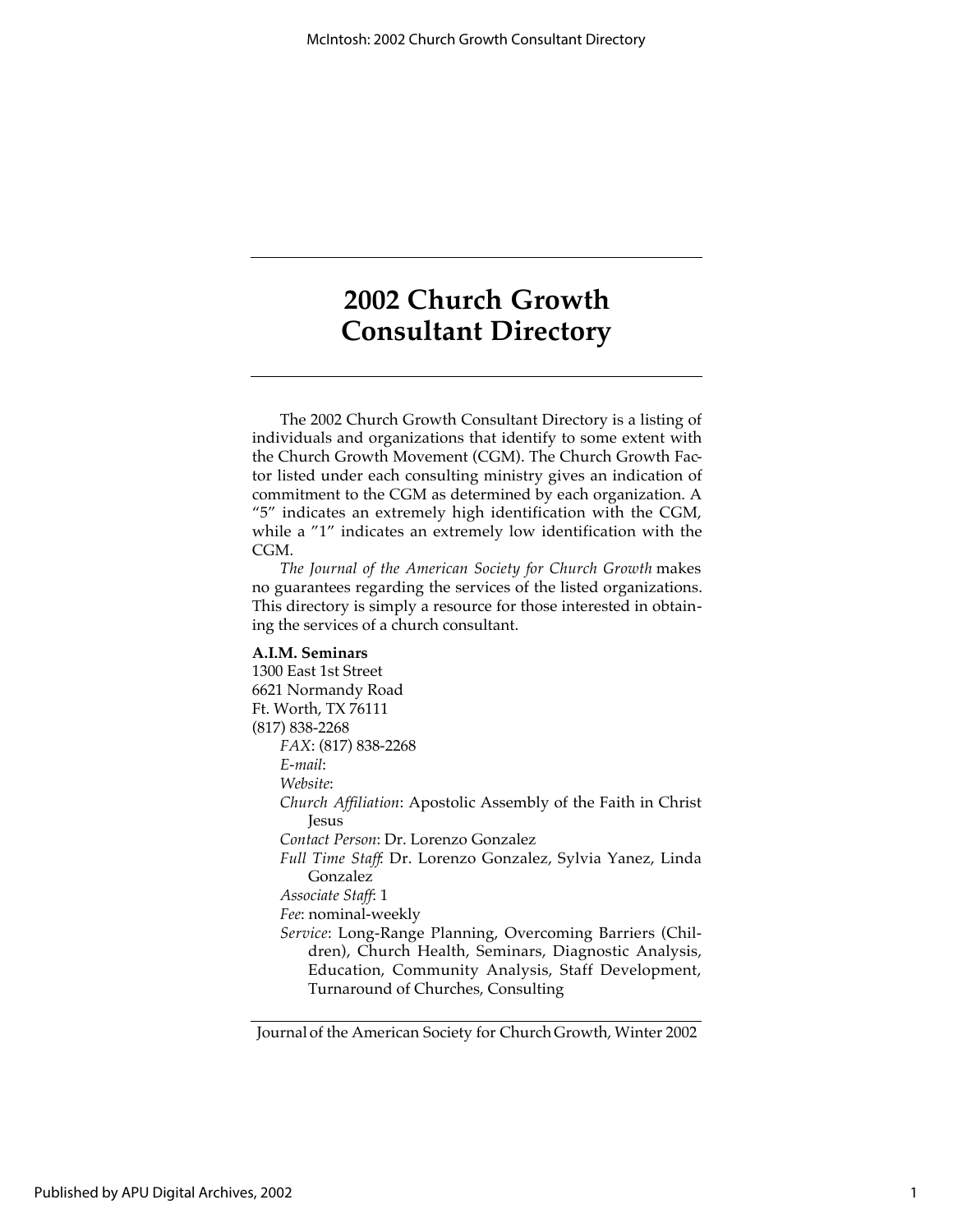*Focus*: Sociological, Relational (Nurturing) Education, Undocumented Hispanic Growth *Church Growth Factor*: 3.5

## **Alban Institute**

7315 Wisconsin Avenue, Suite 1250W Bethesda, MD 20814-3211 (800) 486-1318 x 229 *FAX*: (301) 718-1958 *E-mail*: jjanka@alban.org *Website*: www.alban.org *Church Affiliation*: Non-Denominational *Contact Person*: Rev. John Janka, Associate Director *Full Time Staff*: 35 full-time staff *Associate Staff*: 14 part-time staff *Fee*: Per diem plus expenses *Service*: Long-Range Planning, Conflict Management, Overcoming Barriers, Church Health, Seminars, Diagnostic Analysis, Staff Development, Turnaround of Churches, Consulting *Focus*: Organizational, Missiological *Church Growth Factor*: 3

#### **Artist in Christian Testimony**

PO Box 1649 Brentwood, TN 37024-1649 (615) 376-7861 *FAX*: (615) 376-7863 *E-mail*: actnashville@actinternational.org *Website*: www.actinternational.org *Church Affiliation*: Interdenominational *Contact Person*: Rev. Byron Spradlin *Full Time Staff*: Twenty full-time staff *Associate Staff*: *Fee*: Offering & Expense, \$200-500/day *Service*: Seminars, Worship, Music in Ministry & Missions *Focus*: Missiological, Worship & Arts in Ministry *Church Growth Factor*: 4.5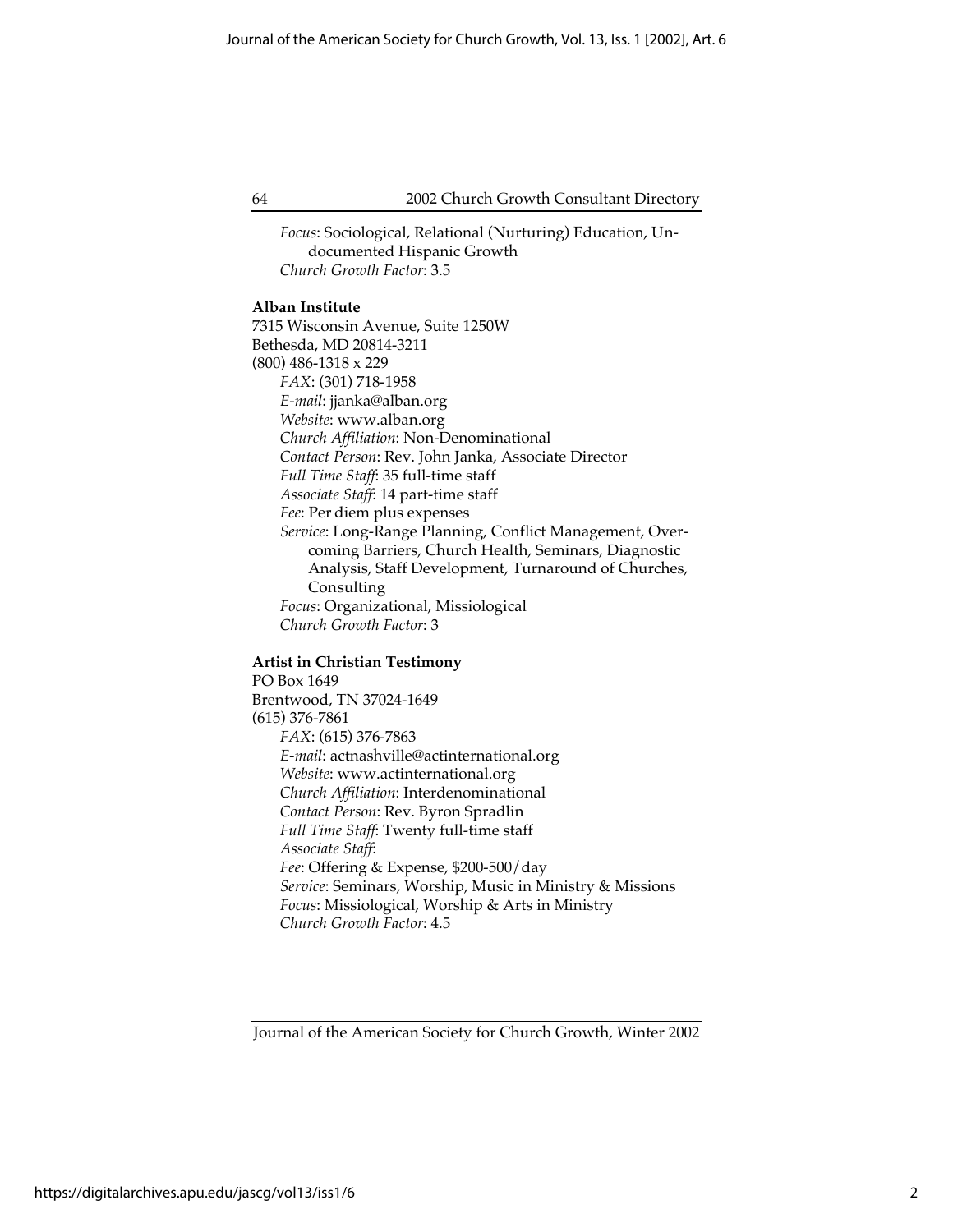**C3 International** PO Box 788 Winona Lake, IN 46590-0788 (888) C3-Plans *FAX*: (219) 453-3774 *E-mail*: mailroom@c3intl.org *Website*: www.c3intl.org *Church Affiliation*: *Contact Person*: Dr. Bob Whitesel *Full Time Staff*: Dr. Bob Whitesel *Associate Staff*: *Fee*: Sliding scale *Service*: Long-Range Planning, Conflict Management, Church Planting, Overcoming Barriers, Church Health, Seminars, Diagnostic Analysis, Staff Development, Generational Studies, Turnaround of Churches, Consulting *Focus*: Sociological, Organizational, Missiological *Church Growth Factor*: 5

#### **Center for Church Growth**

PO Box 691006 Houston, TX 77269-1006 (281) 894-4391 *FAX*: (281) 890-1510 *E-mail*: *Website*: www.4churchgrowth.com *Church Affiliation*: Church of Christ *Contact Person*: Dr. John W. Ellas *Full Time Staff*: Dr. John W. Ellas *Associate Staff*: *Fee*: \$900 per day plus expenses *Service*: Buildings & Property, Overcoming Barriers, Church Health, Seminars, Diagnostic Analysis, Community Analysis, Turnaround of Churches, Consulting, Small Groups *Focus*: Sociological, Organizational, Architectural, Relational (Nurturing) Educational *Church Growth Factor*: 5

Journal of the American Society for Church Growth, Winter 2002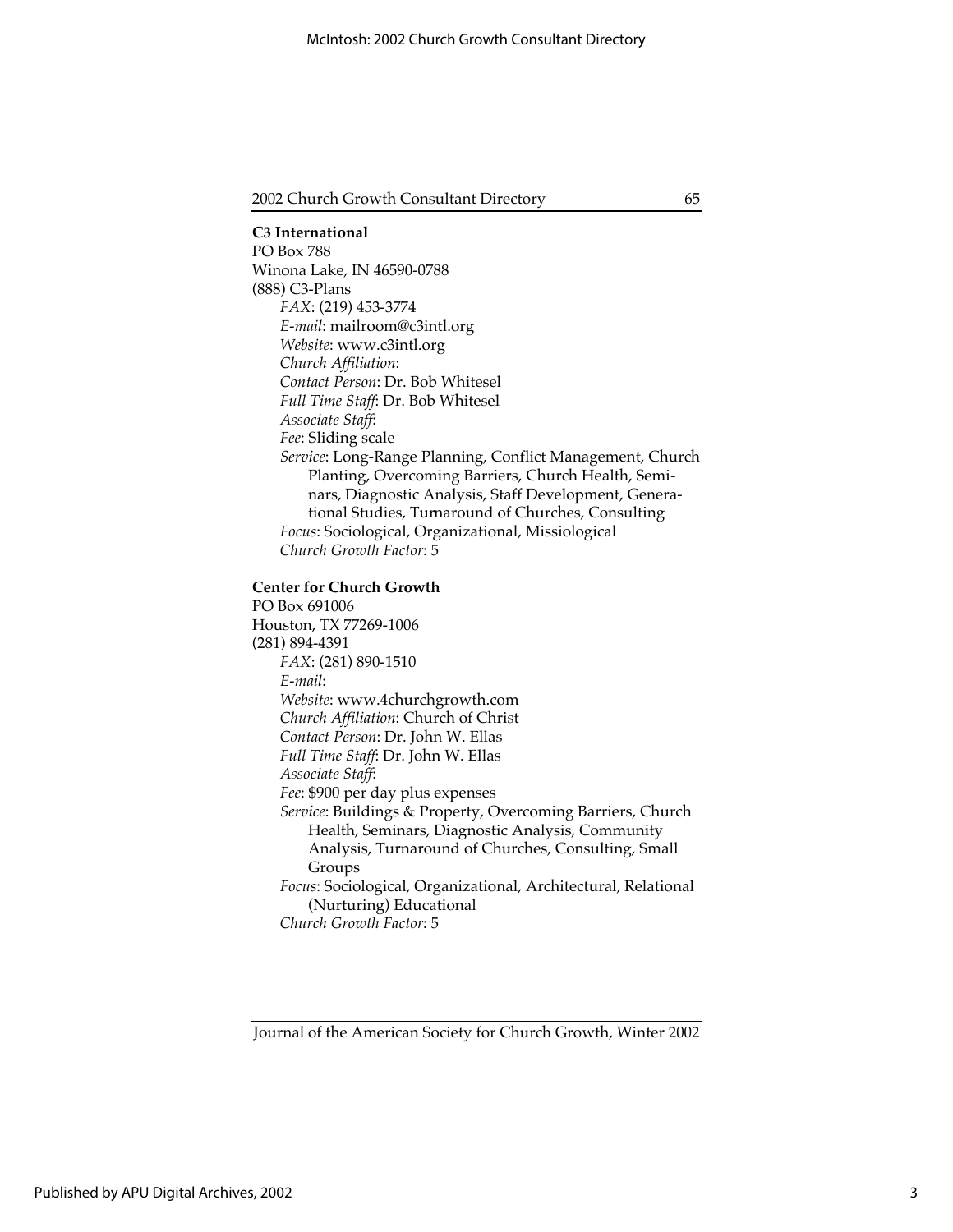**Center for Leadership Development** 6462 South Forest Street Littleton, CO (303) 770-8214 *FAX*: (303) 730-4211 *E-mail*: hjwesting@aol.com *Website*: *Church Affiliation*: Mission Hills *Contact Persons*: Don Bibb *Full Time Staff*: Tom Magee, Don Bibb, Harold Westing *Associate Staff*: 2 *Fee*: Hourly *Service*: Long-Range Planning, Conflict Management, Buildings & Property, Church Health, Diagnostic Analysis, Staff Development, Consulting, Team Building, Evangelism Training *Focus*: Sociological, Organizational, Educational, Church Health *Church Growth Factor*: 3 **Center for Ministry Empowerment (The)** School of Theology, SW Baptist Theological Seminary PO Box 22000 Ft. Worth, TX 76122 (817) 923-1921, ext. 4720/4721 *FAX*: (817) 921-8767 SW School of Theology *E-mail*: cwb@swbts.edu *Website*: www.swbts.edu/cme/index.htm *Church Affiliation*: Southern Baptist Convention *Contact Person*: Dr. C.W. Brister, Coordinator, CME

*Full Time Staff*: Dr. C. W. Brister

*Associate Staff*: Part-time consultants 20

*Fee*: SW Baptist Theological Seminary provides the services of the center for ministry empowerment without a fee to helpers

*Services*: Long-Range Planning, Conflict Management, Overcoming Barriers, Church Health, Turnaround of Churches, Consulting *Focus*: Relational (Nurturing), Educational

*Church Growth Factor*: 3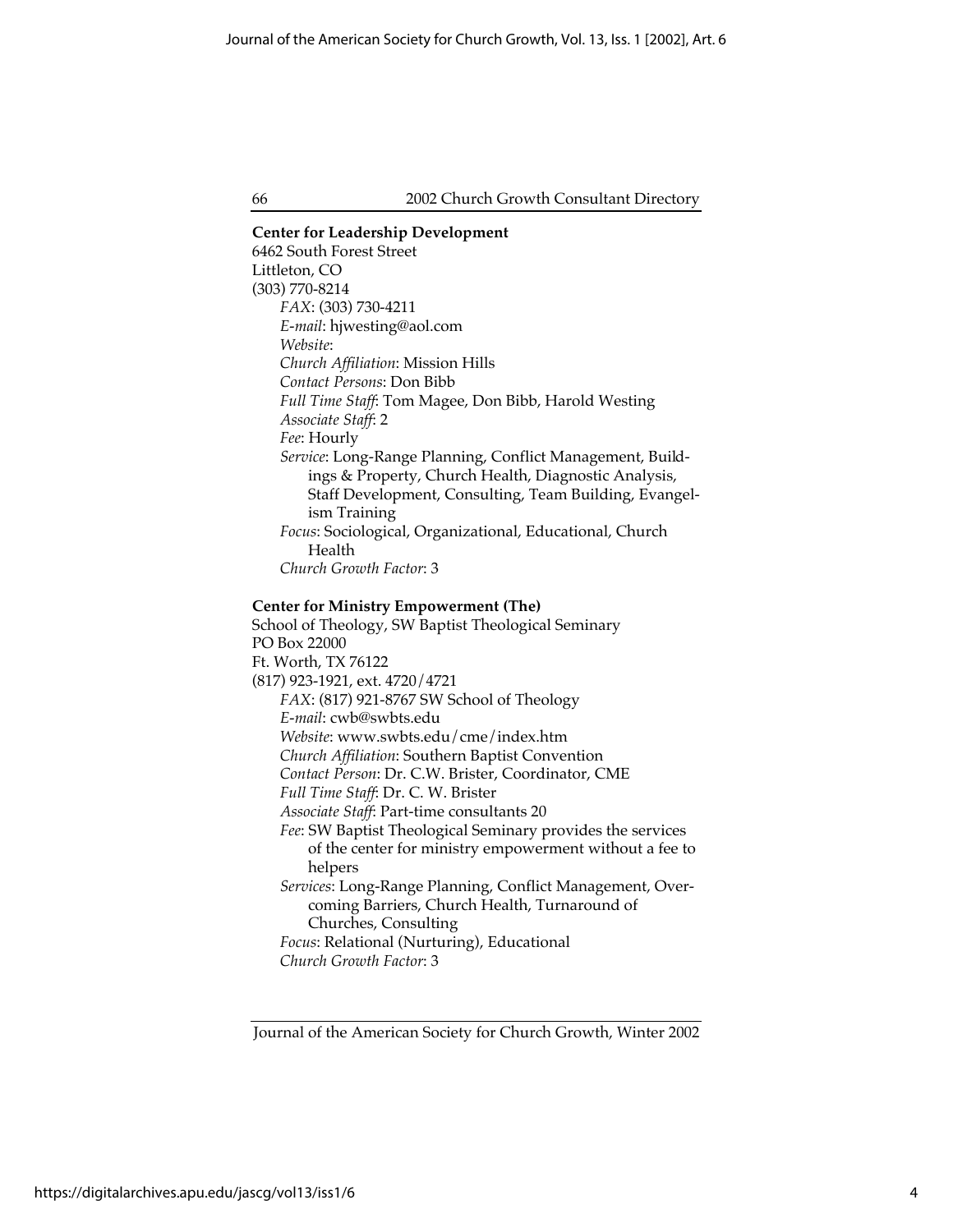## **Changing Church** 200 East Nicollet Boulevard Burnsville, MN 55337 (952) 435-8107, (800) 874-2044 *FAX*: (952) 435-8065 *E-mail*: changing@changingchurch.org *Website*: changingchurch.org *Church Affiliation*: ELCA *Contact Person*: Terri Elton *Full Time Staff*: *Associate Staff*: part-time 10 *Fee*: *Services*: Long-Range Planning, Overcoming Barriers, Church Health, Seminars, Staff Development, Consulting *Focus*: Organizational, Missiological, Discipleship & Worship *Church Growth Factor*: none **Church Growth Center** 1230 U.S. Highway 6,

Corunna, IN 46730 (800) 626-8515 *FAX*: (219) 281-2167 *E-mail*: info@churchdoctor.org *Website*: www.churchdoctor.org *Church Affiliation*: *Contact Person*: Michael Brown *Full Time Staff*: Dr. Kent Hunter, Michael Brown, Adam Kroemer *Associate Staff*: 4 part-time consultants *Fee*: Based on average weekly worship attendance, number of full time staff and whether there is an associated school. *Services*: Long-Range Planning, Conflict Management, Church Planting, Buildings & Property, Overcoming Barriers, Church Health, Seminars, Diagnostic Analysis, Community Analysis, Staff Development, Generational Studies, Turnaround of Churches, Consulting, Vitality Studies *Focus*: Missiological, Educational

*Church Growth Factor*: 5

Journal of the American Society for Church Growth, Winter 2002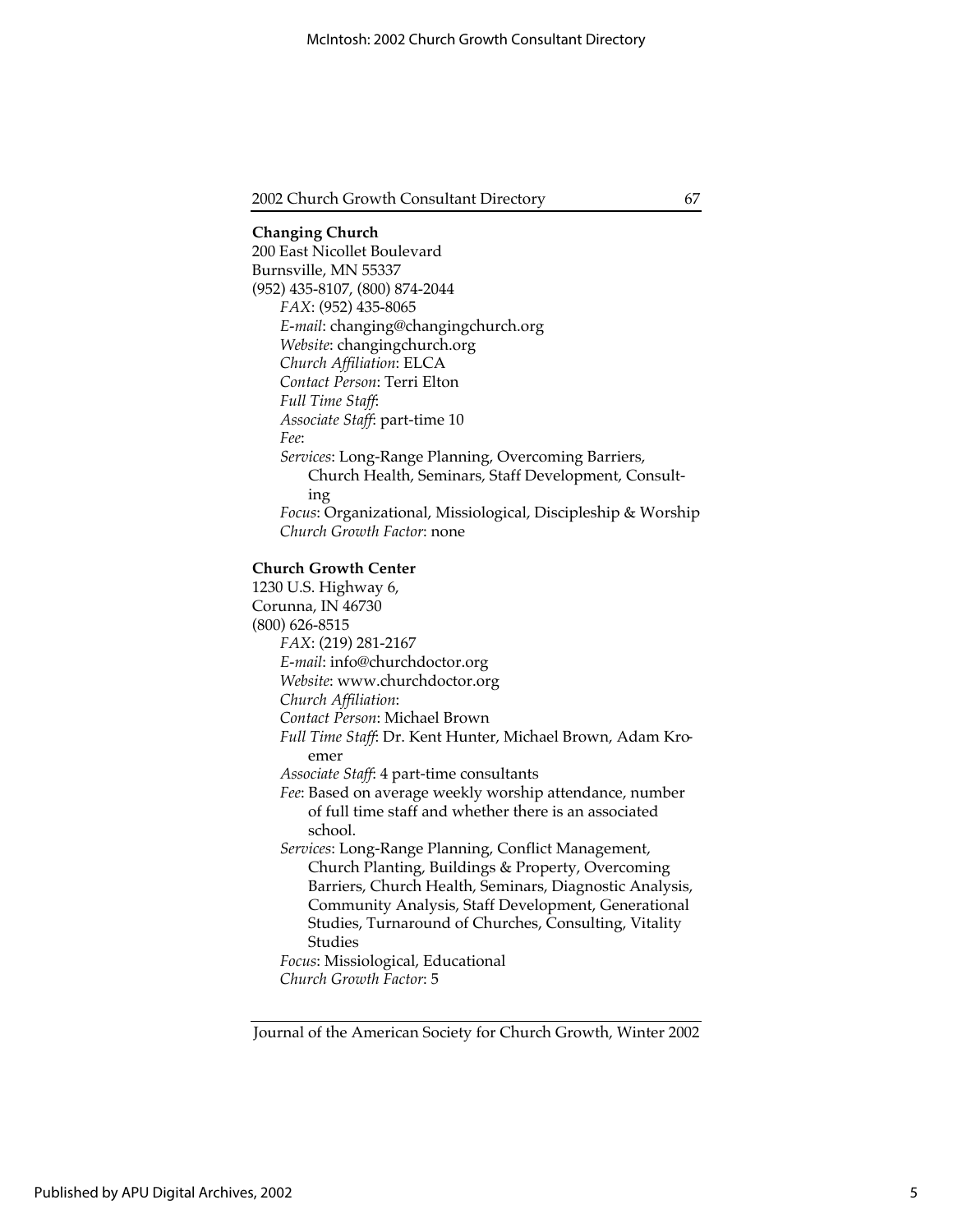**Church Growth Inc.** PO Box 541 140 East Palm Avenue Monrovia, CA 91016 (626) 305-1280 or (800) 844-9286 *FAX*: (626) 305-1286 *E-mail*: churgrowth@aol.com *Website*: www.churchgrowth.net *Church Affiliation*: *Contact Person*: Dr. Charles Arn *Full Time Staff*: Dr. Charles Arn *Associate Staff*: part-time Consultants 4 *Fee*: \$650 per day and travel and accommodations *Services*: Overcoming Barriers, Church Health, Seminars, Diagnostic Analysis, Generational Studies *Focus*: Organization, Educational *Church Growth Factor*: 5

## **Church Growth Institute**

PO Box 7 Elkton, MD 21922 (804) 525-0022 *FAX*: (804) 525-0608 *E-mail*: lgilbert@churchgrowth.org *Website*: churchgrowth.org and/or teamministry.com *Church Affiliation*: Baptist *Contact Person*: Larry Gilbert *Full Time Staff*: *Associate Staff*: *Fee*: *Services*: Resources, Seminars *Focus*: Organizational, Educational, Leadership, Spiritual **Gifts** *Church Growth Factor*: 5

#### **Church Growth Ministries**

120 Lake Vista Drive Hendersonville, TN 37075-5154 (615) 824-0597 or (800) 575-3185 *FAX*: (615) 230-3489 *E-mail*: chgrowth@pngusa.net *Website*: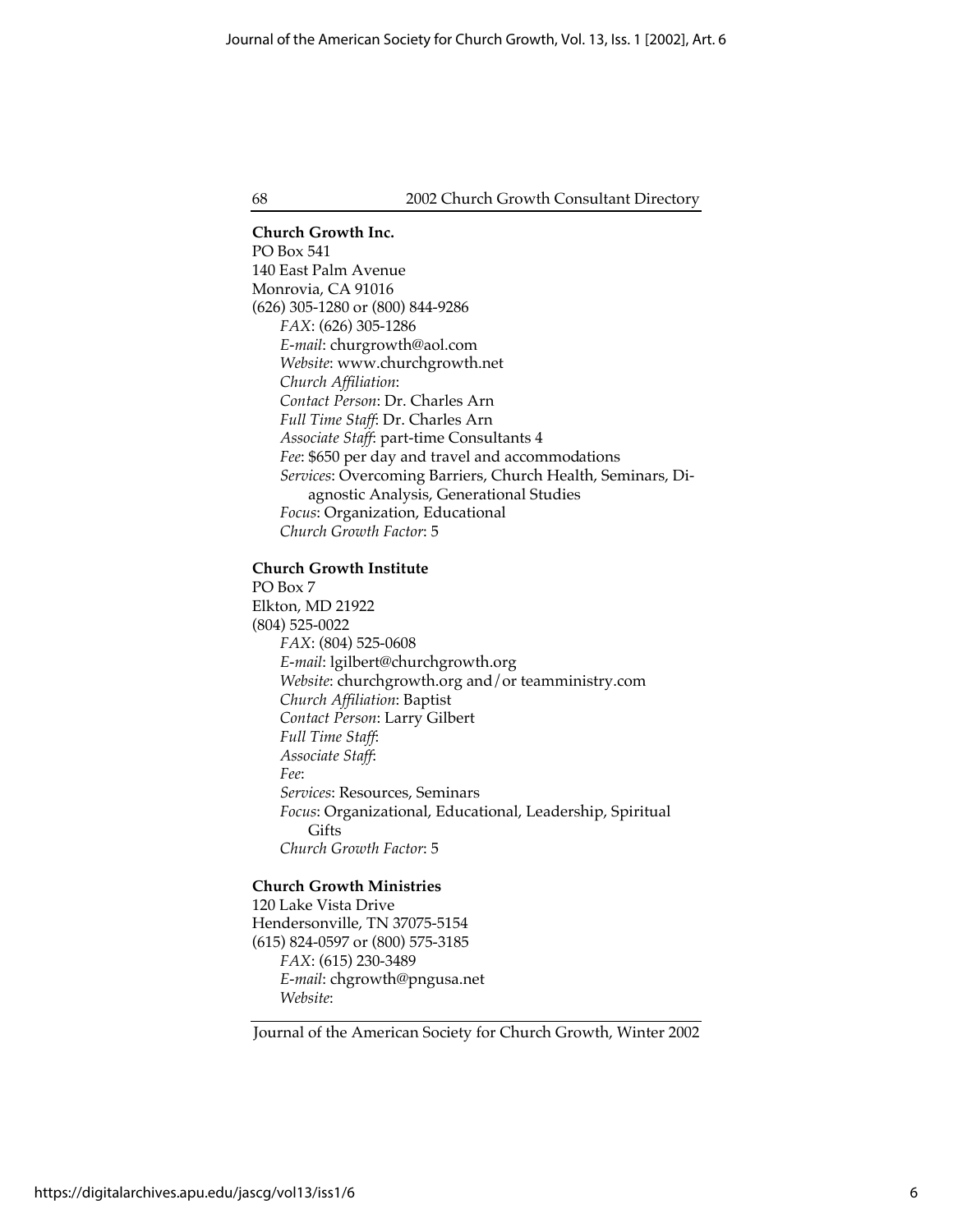*Church Affiliation*: Southern Baptist and Cooperative Baptist Fellowship *Contact Person*: Dr. Truman Brown, Jr. *Full Time Staff*: Dr. Truman Brown, Jr. *Associate Staff*: part-time consultants 4 *Fee*: \$500 per day plus expenses *Services*: Strategic Long-Range Planning, Conflict Management, Church Health Diagnostic Analysis, Staff Team Development, Consulting *Focus*: Sociological, Organizational, Intentional Interim Specialist *Church Growth Factor*: 4 **Church Growth Today** PO Box 47 Bolivar, MO 65613 (417) 326-3826, (417) 326-3212 *FAX*: (417) 326-3827, (417) 326-3212 *E-mail*: jv@churchgrowthtoday.com *Website*: www.churchgrowthtoday.com *Church Affiliation*: Southern Baptist Convention *Contact Person*: *Full Time Staff*: Dr. John N. Vaughan *Associate Staff*: *Fee*: Daily Fee, based on average weekly worship attendance plus travel \$400–attendance less than 500, \$750–attendance of 500-999 \$1,000–attendance of 1,000+ , \$1,500–cluster of 5 or more churches *Services*: Long-Range Planning, Overcoming, Barriers, Church Health, Diagnostic Analysis, Community Analysis, Staff Development, Turnaround of Churches, Consulting, Vision & Mission Assimilation *Focus*: Sociological, Organization, Missiological, Educational *Church Growth Factor*: 5

## **ChurchHealth**

PO Box 2112 Bellingham, WA 98227-2112 (360) 676-4824 *FAX*: (360) 676-0748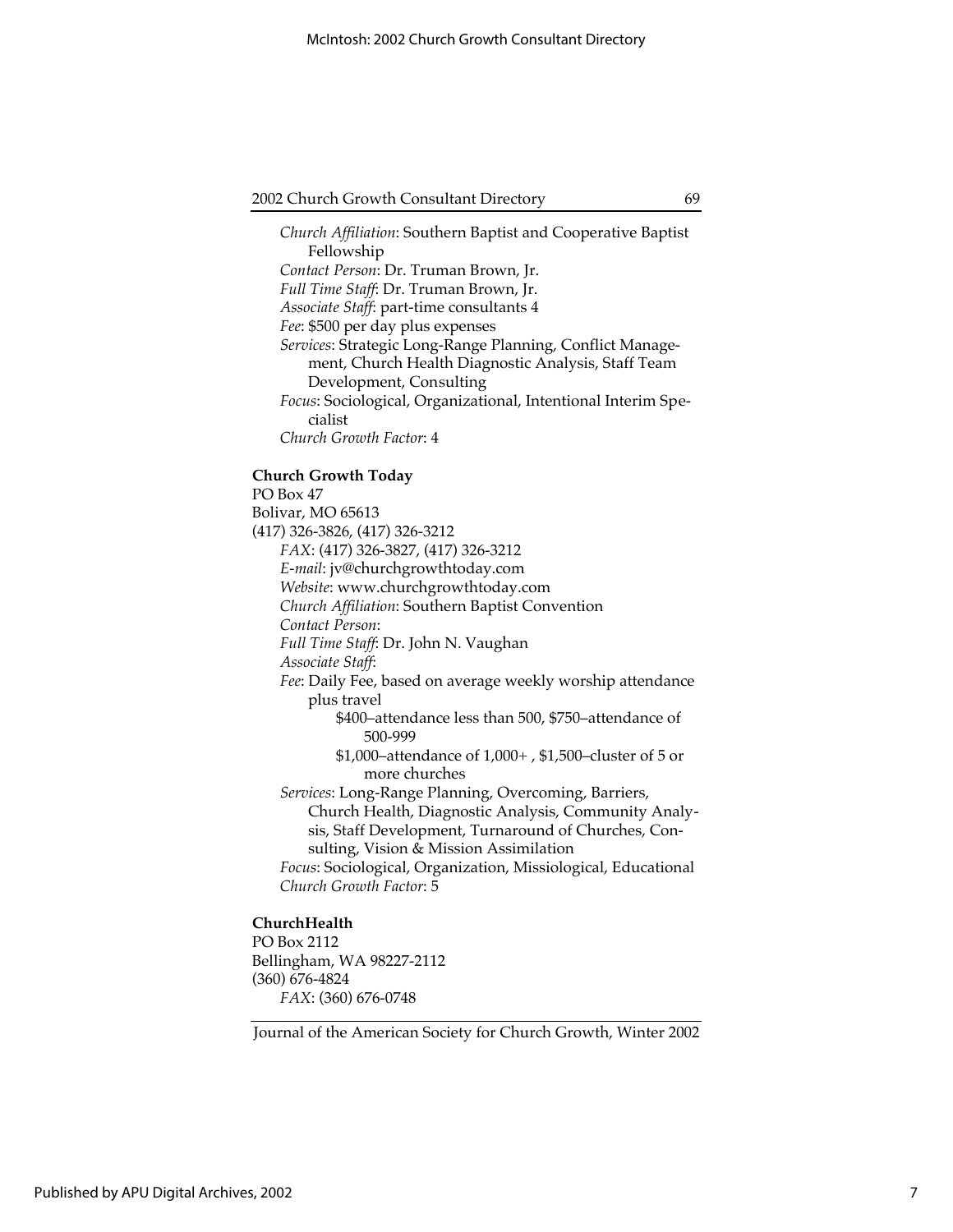*E-mail*: churchdr@aol.com *Website*: www.chonline.org *Church Affiliation*: *Contact Person*: Dr. Richard Bergstron *Full Time Staff*: 1 *Associate Staff*: *Fee*: Fee structure varies according to services offered. *Services*: Long-Range Planning, Conflict Management, Church Health, Generational Studies, Turnaround of Churches, Consulting *Focus*: Organizational, Educational, Older Adult Ministry Development *Church Growth Factor*: 4

### **Church Multiplication Training Center**

3124 Summersworth Run Ft. Wayne, IN 46804 (219) 434-0090 *FAX*: (219) 459-0597 *E-mail*: cntcoffice@aol.com *Website*: www.cmtcmultlply.org *Church Affiliation*: *Contact Person*: Bill Armstrong *Full Time Staff*: Bill Maick, Bill Armstrong, Gary Teja, Jim Griffith, Ken Priddy *Associate Staff*: 24, part-time consultant 12 *Fee*: \$425 for 3 1/2 day event 1sts person, \$295 for 3 1/2 day event 2nd person *Services*: Church Planting, Church Health, Turnaround of Churches, Consulting, Training events & coaching *Focus*: Organization *Church Growth Factor*: 5

## **Church Planters Network (The)** PO Box 924 Concordville, PA 19331 (610) 430-7660 or Toll Free (866) 447-5268

*FAX*: *E-mail*: *Website*: *Church Affiliation*:

Journal of the American Society for Church Growth, Winter 2002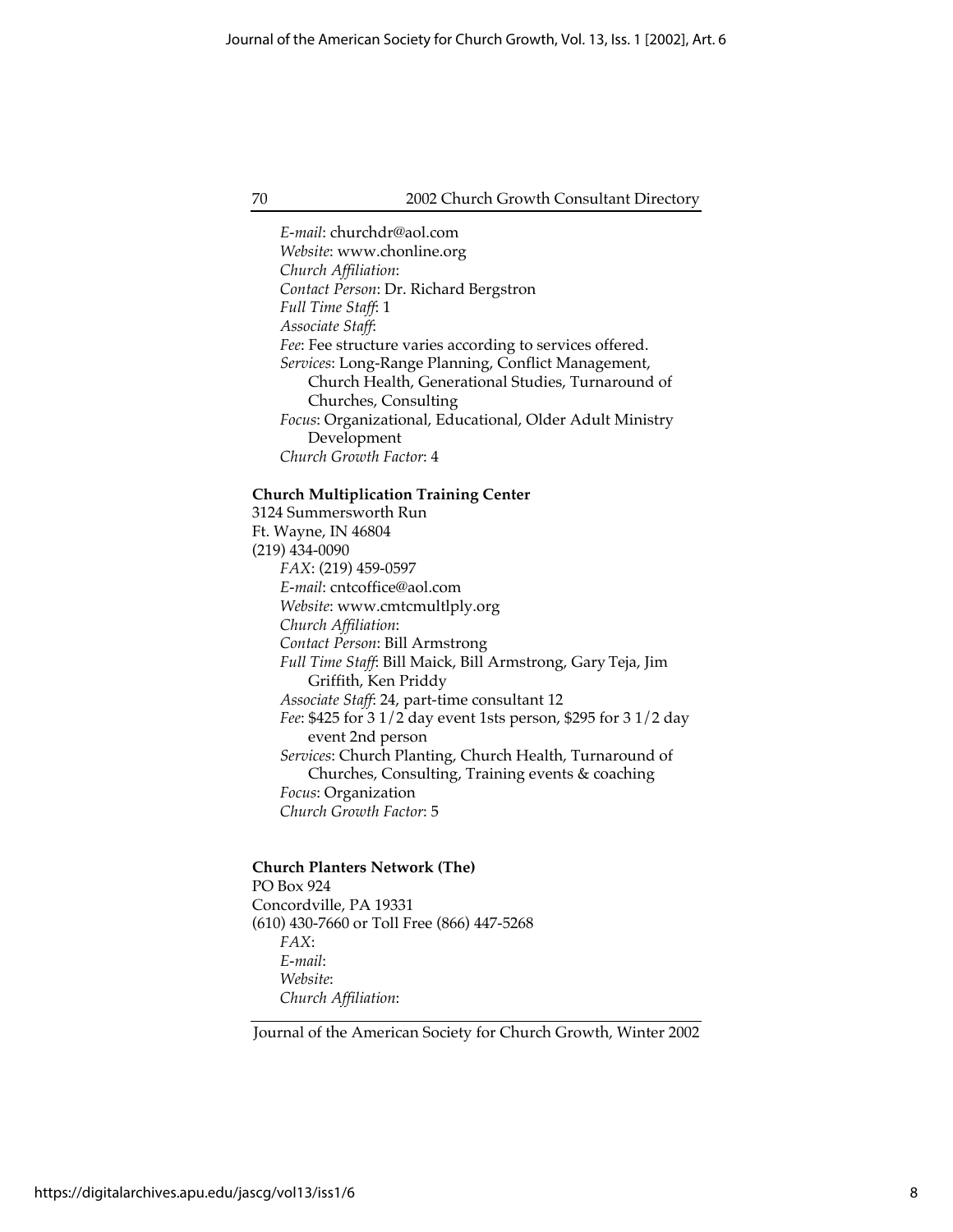*Contact Person*: Rev. Arnell Arntessoni *Full Time Staff*: *Associate Staff*: *Fee*: Provides materials & resources on church planting *Services*: Church Planting *Focus*: Missiological *Church Growth Factor*: 5

#### **Church Resource Ministries (CRM)**

1240 North Lakeview, Suite 120 Anaheim, CA 92807 (714) 779-0370 *FAX*: (714) 779-0189 *E-mail*: twalling@crmnet.org *Website*: www.crmnet.org *Church Affiliation*: None *Contact Person*: Terry Walling *Full Time Staff*: Terry Walling, Paul Rhoads, Steve Ogne, Sam Metcalf *Associate Staff*: 12 part-time, 38 others *Fee*: Staff contract on event or day basis. Events range from \$495-695; coaching contracts are \$600 for 8 calls. *Services*: Church Planting, Staff Development, Overcoming Barriers, Turnaround, Church Health, and cluster training events. *Focus*: Missiological, Organizational, and Educational *Church Growth Factor*: 4

#### **ChurchSmart Resources**

3830 Ohio Avenue Saint Charles, IL 60174-5462 (800) 253-4276 *FAX*: (630) 443-7929 *E-mail*: churchsmart@compuserve.com *Website*: www.churchsmart.com *Church Affiliation*: *Contact Person*: David Wetzler *Full Time Staff*: *Associate Staff*: *Fee*: Variable *Services*: Church Planting, Church Health, Seminars, Published self-study resources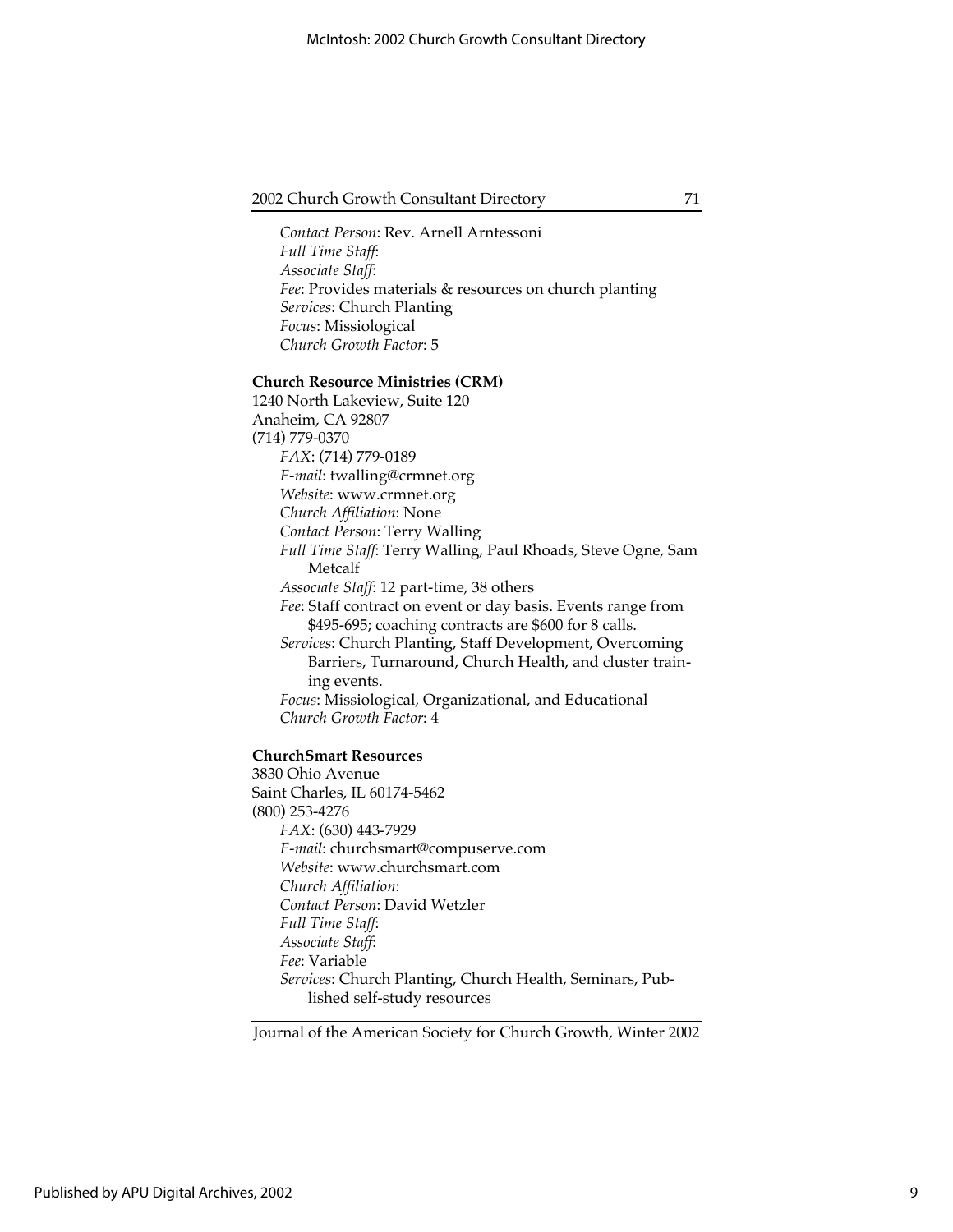*Focus*: Sociological *Church Growth Factor*: 4

## **Coach Net, Inc.**

PO Box 1353 Alta Loma, CA 91701 (909) 989-7623 *FAX*: (909) 989-0288 *E-mail*: coachnet@coachnet.org *Website*: coachnet.org *Church Affiliation Contact Person*: Bob Logan or Joan Florio *Full Time Staff*: *Associate Staff*: *Fee*: Varies, call for more info *Services*: Church Planting, Natural Church Development, Strategic Planning *Focus*: Missiological, Church Multiplication, Church Growth *Church Growth Factor*: 4

#### **Coach Works**

5050 Quorum Drive, Suite 700 Dallas, TX 75240 (972) 663-0301 *FAX*: (972) 663-0302 *E-mail*: lsmith@coachworks.com *Website*: coachworks.com *Church Affiliation*: Highland Park United Methodist Church *Contact Person*: Dr. Lee Smith *Full Time Staff*: Dr. Jeannini Sandstrom, Mr. George Ritcheske *Associate Staff*: *Fee*: \$1,700 day (10-12hr days) \$200/hour. We discount our reg. fees 30% *Services*: Long-Range Planning, Conflict Management, Overcoming Barriers, Staff Development, Consulting, Leadership Development, Team Development *Focus*: Organizational *Church Growth Factor*: none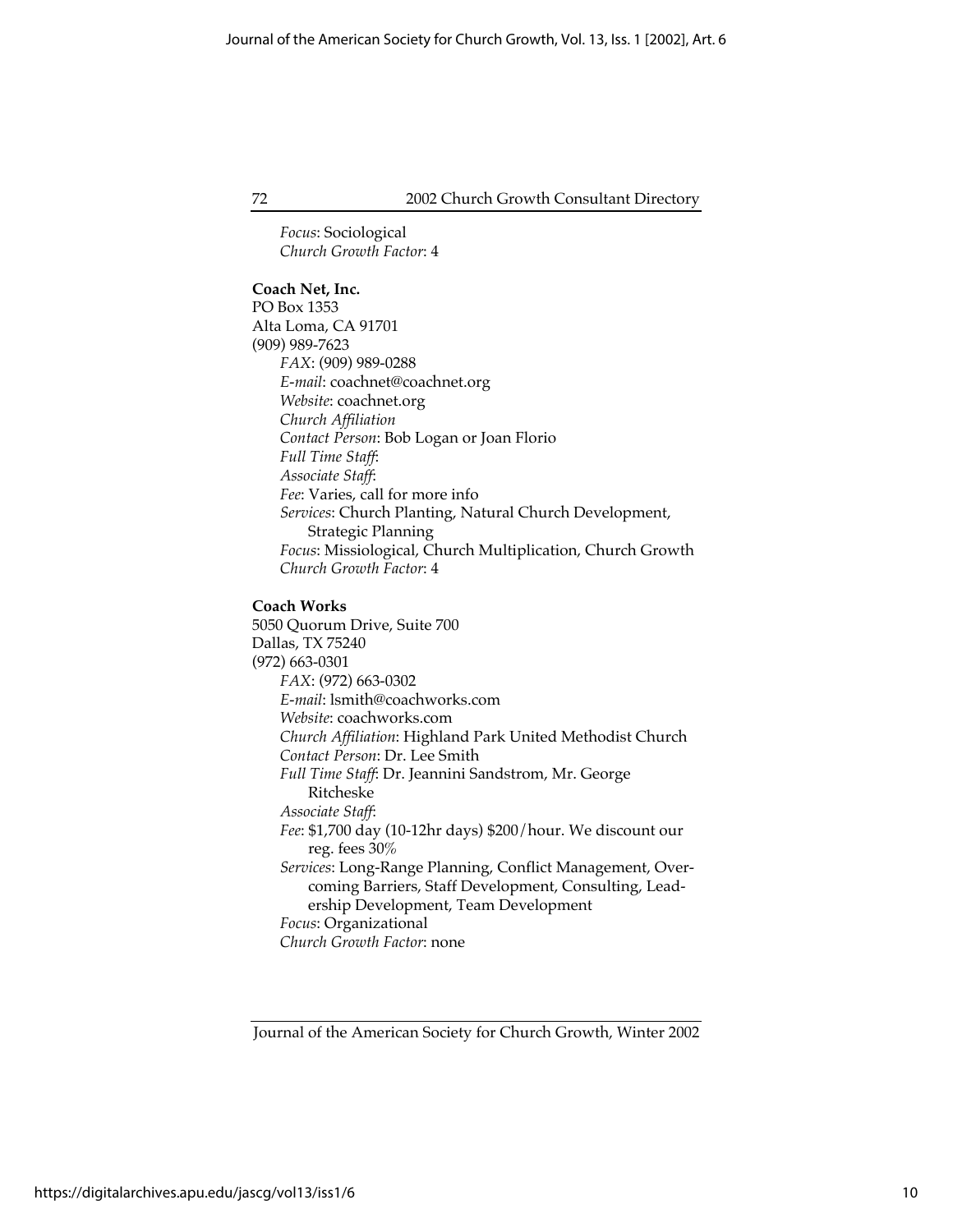## **Colorado Church Doctor (The)** 926-D Fontmore Road Colorado Springs, CO 80904 (719) 634-3400 or (800) 669-5450 *FAX*: (719) 634-0832 *E-mail*: doctormatheny@cs.com *Website*: *Church Affiliation*: *Contact Person*: Dr. Tim Matheny *Full Time Staff*: Dr. Tim Matheny *Associate Staff*: *Fee*: \$1,000–\$12,000 *Services*: Long-Range Planning, Conflict Management, Buildings & Property, Overcoming Barriers, Church Health, Seminar, Diagnostic Analysis, Community Analysis, Turnaround of Churches, Consulting *Focus*: Organizational, Missiological *Church Growth Factor*: 5

#### **Columbia Intl. University Center for Church Health**

PO Box 3122 Columbia, SC 29230 (803) 754-4100 *FAX*: (803) 786-4209 *E-mail*: rking@cru.edu *Website*: www.churchhealth.org *Church Affiliation*: *Contact Person*: Dr. Roy King *Full Time Staff*: Dr. Tim Buckheit, Jerry Fonte *Associate Staff*: part-time 5 *Fee*: Sliding scale by church size *Services*: Conflict Management, Church Planting, Overcoming Barriers, Church Health, Diagnostic Analysis, Community Analysis, Staff Development, Turnaround of Churches, Consulting *Focus*: Organizational, Missiological, Relational (Nurturing) Educational *Church Growth Factor*: 2

Journal of the American Society for Church Growth, Winter 2002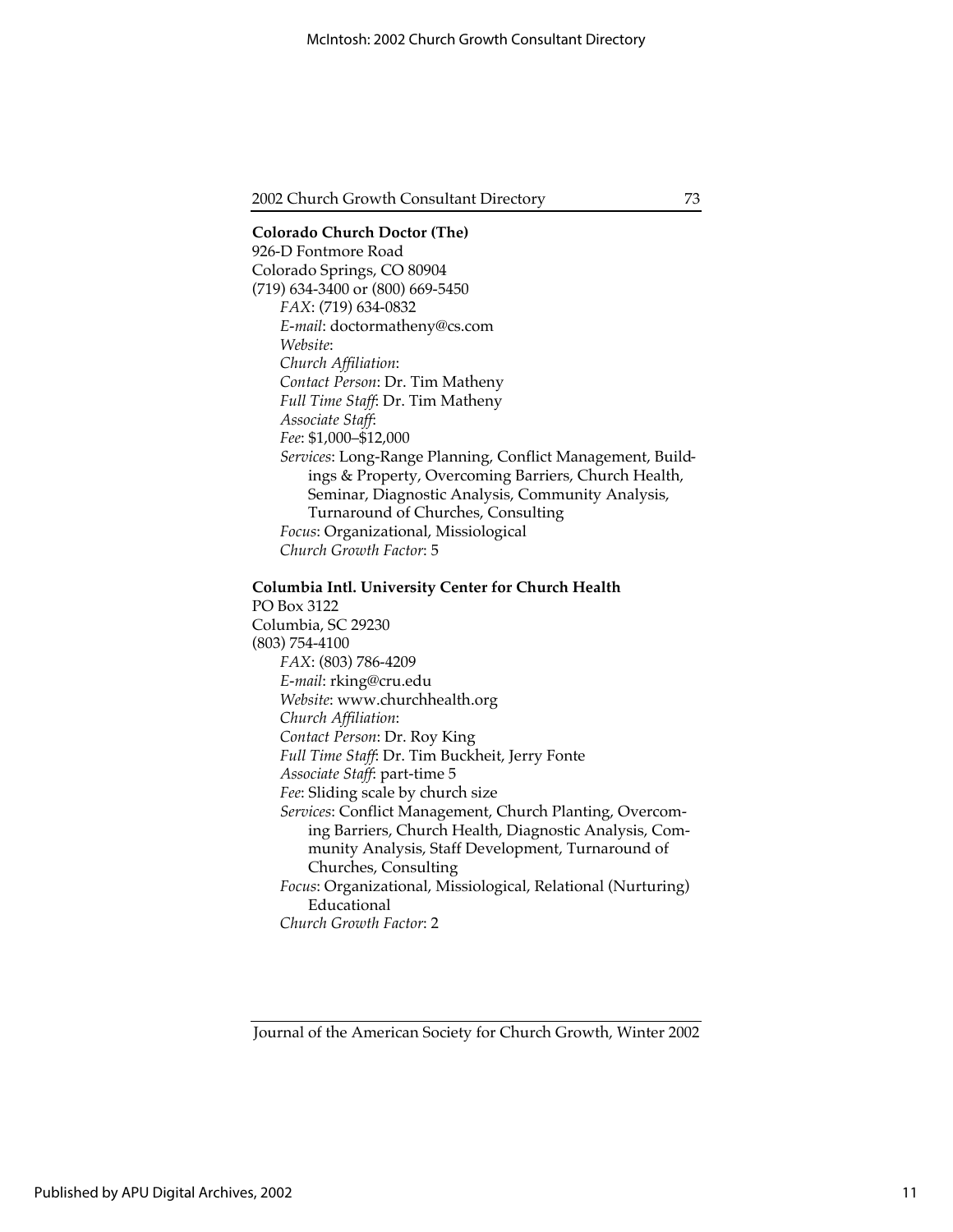**Consulting for Growth** PO Box 5407 2131 Indian Creek Road Diamond Bar, CA 91765 (909) 396-6843 *FAX*: (801) 217-0962 *E-mail*: carlgeorge@metachurch.com *Website*: metachurch.com *Church Affiliation*: Evangelical Protestant *Full Time Staff*: Carl F George *Associate Staff*: *Fee*: \$3,000-10,000 plus expenses (1-5 days), depending on client requirements. *Services*: Publish church growth materials, Seminars, Consulting, Diagnostic, Community Analysis, Overcoming barriers. *Focus*: Spiritual discernment. *Church Growth Factor*: 5

#### **Continuous Improvement Ministries**

311 Lincoln Street Roseville, CA 95678 (916) 783-0952 *FAX*: (916) 783-3467 *E-mail*: klomax@ciministries.net *Website*: www.ciministries.net *Church Affiliation*: Non-demoninational *Contact Person*: Dr. Kenneth Lomax *Full Time Staff*: Dr. Ken Lomax, Dr. Bob Lewis, Drew Brown, Cliff Olsen *Associate Staff*: Four part-time consultants *Fee*: \$110 per hr or \$880 per day; Complete Church Assessments from \$4,500 to \$13,000 depending on size of church *Services*: Long-range Planning, Diagnostic Analysis, Conflict Management, Staff Development, Overcoming Barriers, Turnaround of Churches, Church Health, Consulting, Seminars, Capital Fund Raising *Focus*: Organizational, Educational *Church Growth Factor*: 2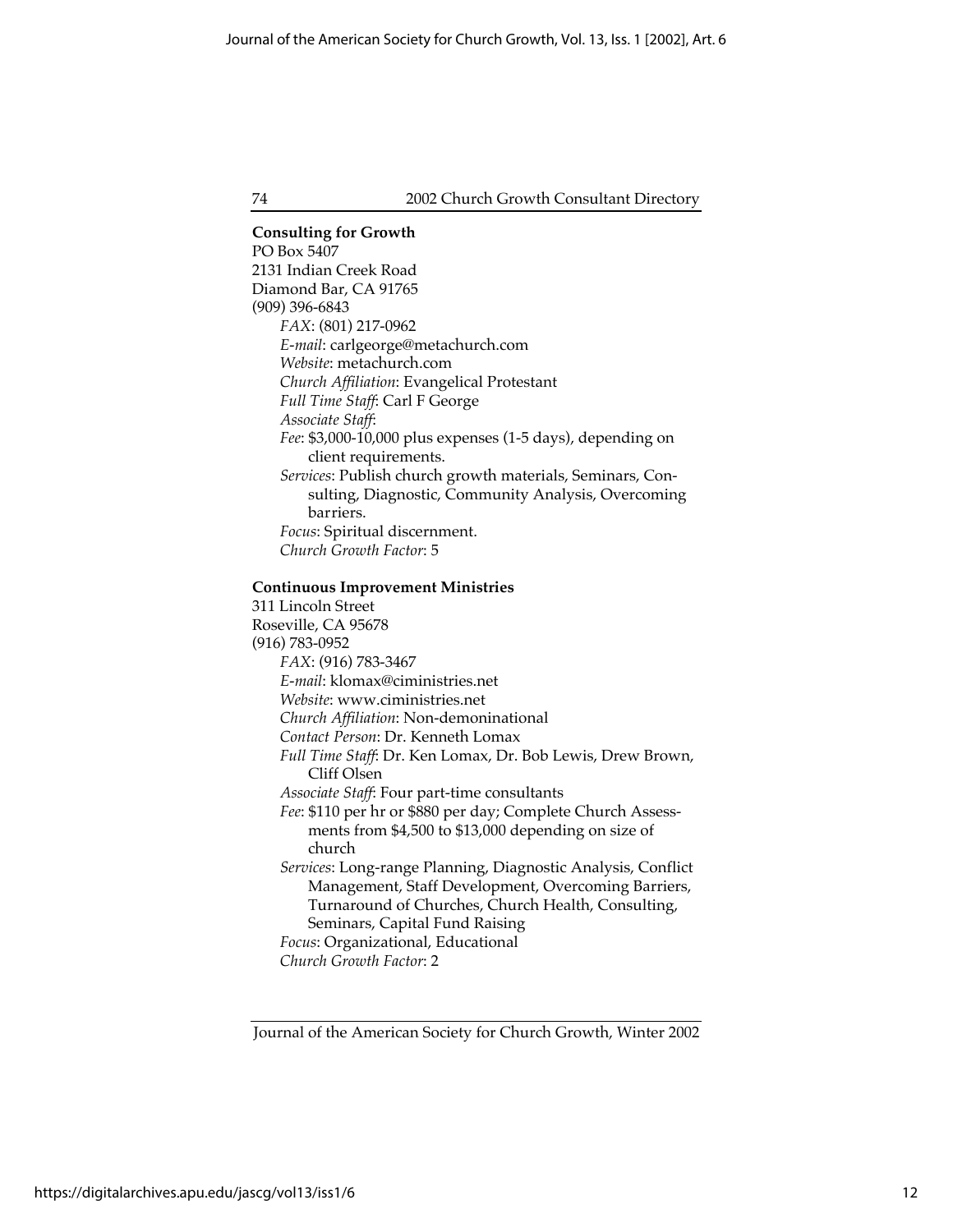**CPR Institute** 9737 Lakeland Road Oklahoma City, OK 93162 (405) 787-7110 *FAX*: (405) 789-3957 *E-mail*: doco@1phc.org *Website*: *Church Affiliation*: PH *Contact Person*: Owen Weston *Full Time Staff*: Dr. Owen Weston, Robert Knowles, Marty Angel *Associate Staff*: *Fee*: Expenses plus a love offering *Services*: Church Planting, Buildings & Property, Overcoming Barriers, Church Health, Seminars, Diagnostic Analysis, Community Analysis, Staff Development, Turnaround of Churches *Focus*: Organizational, Architectural, Missiological, Educational *Church Growth Factor*: 4

#### **Discipling Stewardship Center**

111AF Oakton Avenue Pewaukee, WI 53072 (262) 691-7751 *FAX*: (262) 691-7751 *E-mail*: wjwern1@aol.com *Website*: www.healthychurch.com *Church Affiliation*: LCMS *Contact Person*: Sue Alderman *Full Time Staff*: Dr. Waldo J. Werning, *Associate Staff*: *Fee*: Negotiable *Services*: Church Health, Seminars *Focus*: Missiological *Church Growth Factor*: 5

#### **Easum, Bandy & Associates**

520 Cut Off Road, Suite 4 PO Box 780 Port Aransas, TX 78373-0780 (361) 749-5364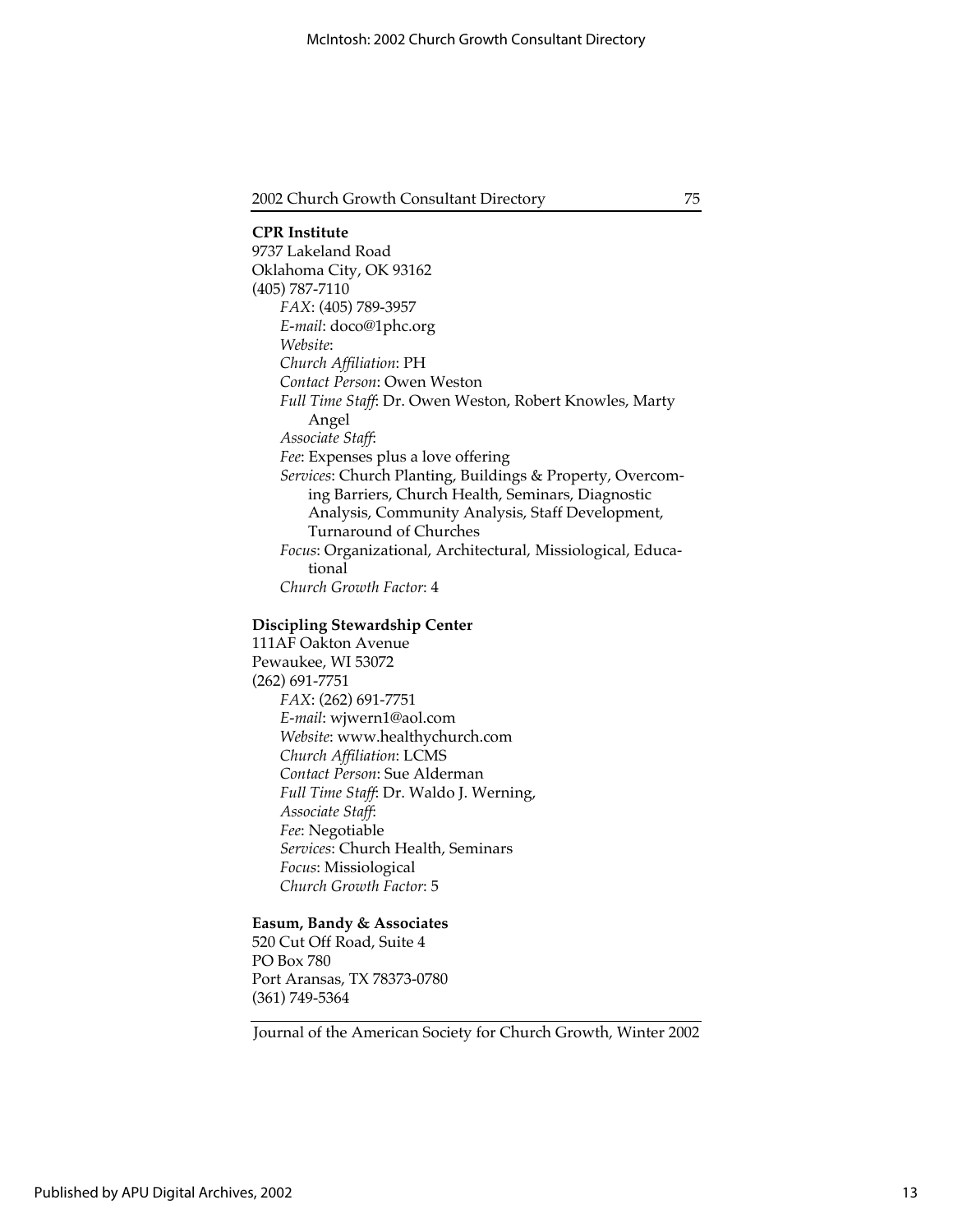*FAX*: (361) 749-5800 *E-mail*: easum@easumbandy.com and/or bandy@easumbandy.com *Website*: www.easumbandy.com *Church Affiliation*: *Contact Person*: Sandra Pearson (sandra@easumbandy.com) *Full Time Staff*: Bill Easum, Tom Bandy, Sandra Pearson, Mitzi Foley *Associate Staff*: Six part-time consultants *Fee*: Variable per staff *Services*: Long-Range Planning, Conflict Management, Church Planting, Buildings & Property, Overcoming Barriers, Church Growth, Seminars, Diagnostic Analysis, Community Analysis, Staff Development, Turnaround of Churches, Consulting *Focus*: Sociological, Organizational, Missiological *Church Growth Factor*: 5

#### **Equipping Ministries International, Inc.**

640 Northland Boulevard, Suite 20 Cincinnati, OH 45240 (513) 742-1100 or (800) EMI-GROW *FAX*: (513) 674-5555 *E-mail*: emigrow@equipmin.org *Website*: www.equipmin.org *Church Affiliation*: Interdenominational *Contact Person*: Doug Franck *Full Time Staff*: Dave Ping, Doug Franck *Associate Staff*: 25 *Fee*: On-site Training Structures *Services*: Overcoming Relational Barriers, Seminars, Diagnostic Analysis, Staff Development, Consulting *Focus*: Relational (Nurturing), On-side Customized Training *Church Growth Factor*: 3

#### **Financial Foundations**

PO Box 2949 Big Bear Lake, CA 92315-2949 (909) 878-4700 *FAX*: (909) 878-4140 *E-mail*: moneyvan@aol.com *Website*: http://members.aol.com/elliottffn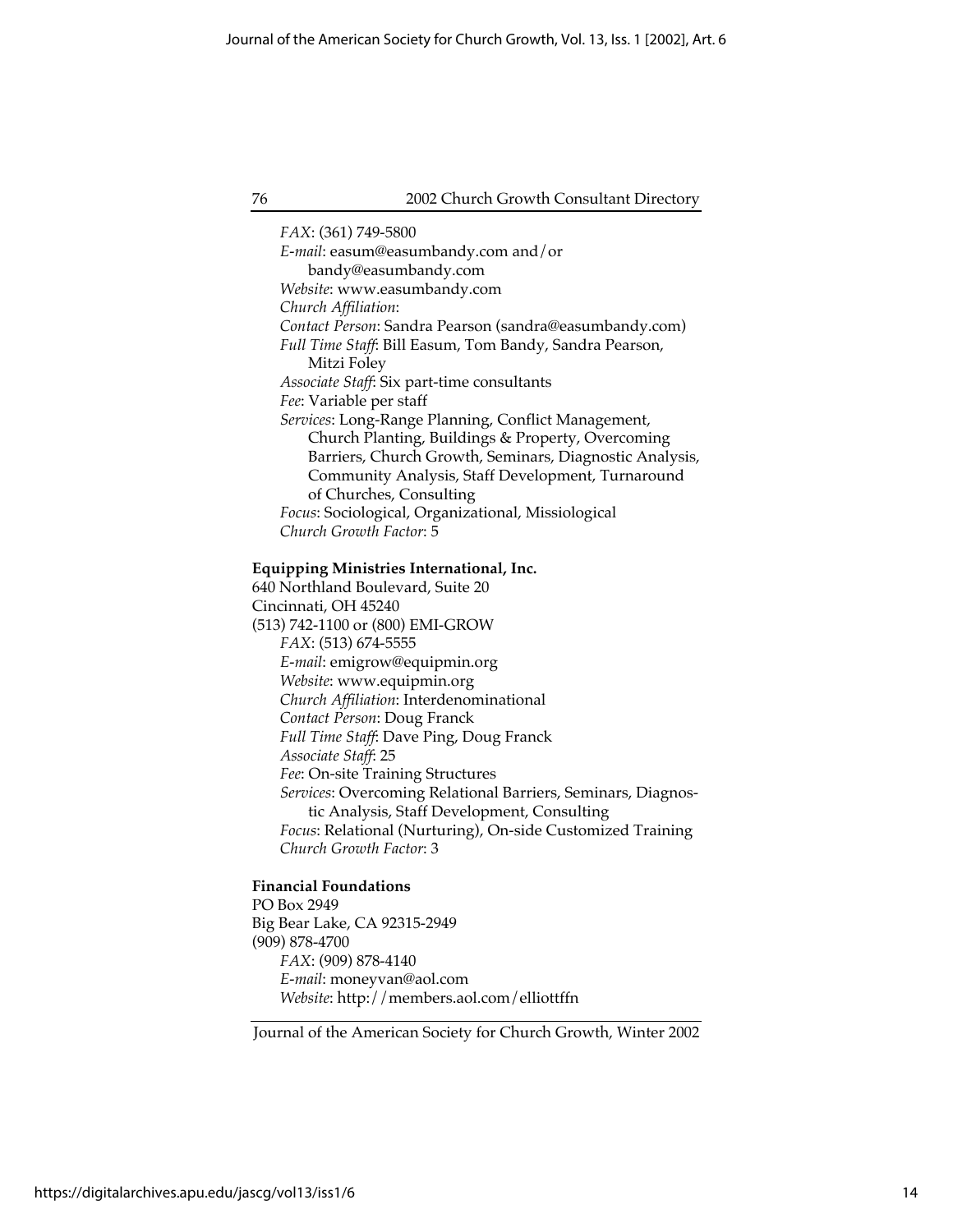*Church Affiliation*: *Contact Person*: Van C. Elliott, CFP *Full Time Staff*: Van C. Elliott, CFP *Associate Staff*: part-time consultants 5 *Fee*: Hourly (time & expenses) or all-inclusive fee for project *Services*: Long-Range Planning, Seminars, Diagnostic Analysis, Consulting, Stewardship Development, Capital Campaigns *Focus*: Organizational *Church Growth Factor*: 3

## **Freedom In Christ Ministries**

491 East Lambert Road La Habra, CA 90631 (562) 691-9128 *FAX*: (562) 691-4035 *E-mail*: info@ficm.org *Website*: www.ficm.org *Church Affiliation*: *Contact Person*: Lyn urgess *Full Time Staff*: Dr. Neil Anderson, Dr. Tom McGee, Dr. Timothy Warner, Dr. Joe Wasmond, Rev. Mike Quarles, Rev. Dawson Grover, Rev. Rich Miller, Rev. David Park, Rev. Paul Travis, Rev. Brian Keay, Mr. Hal Parks, Mr. Raymond Dunton *Associate Staff*: 20 *Fee*: negotiable *Services*: Conflict Management, Church Health, Overcoming Barriers, Seminars, Staff Development *Focus*: Missiological, Relational, Educational *Church Growth Factor*: 3

## **Goehner Group (The)**

4125 Blackford Avenue, Suite 205 San Jose, CA 95117 (408) 246-6002 *FAX*: (408) 246-6083 *E-mail*: dgoehner@goehnergroup.com *Website*: www.goehnergroup.com *Church Affiliation*: Transdenominational *Contact Person*: Don Goehner, President *Full Time Staff*: Four senior consultants in church division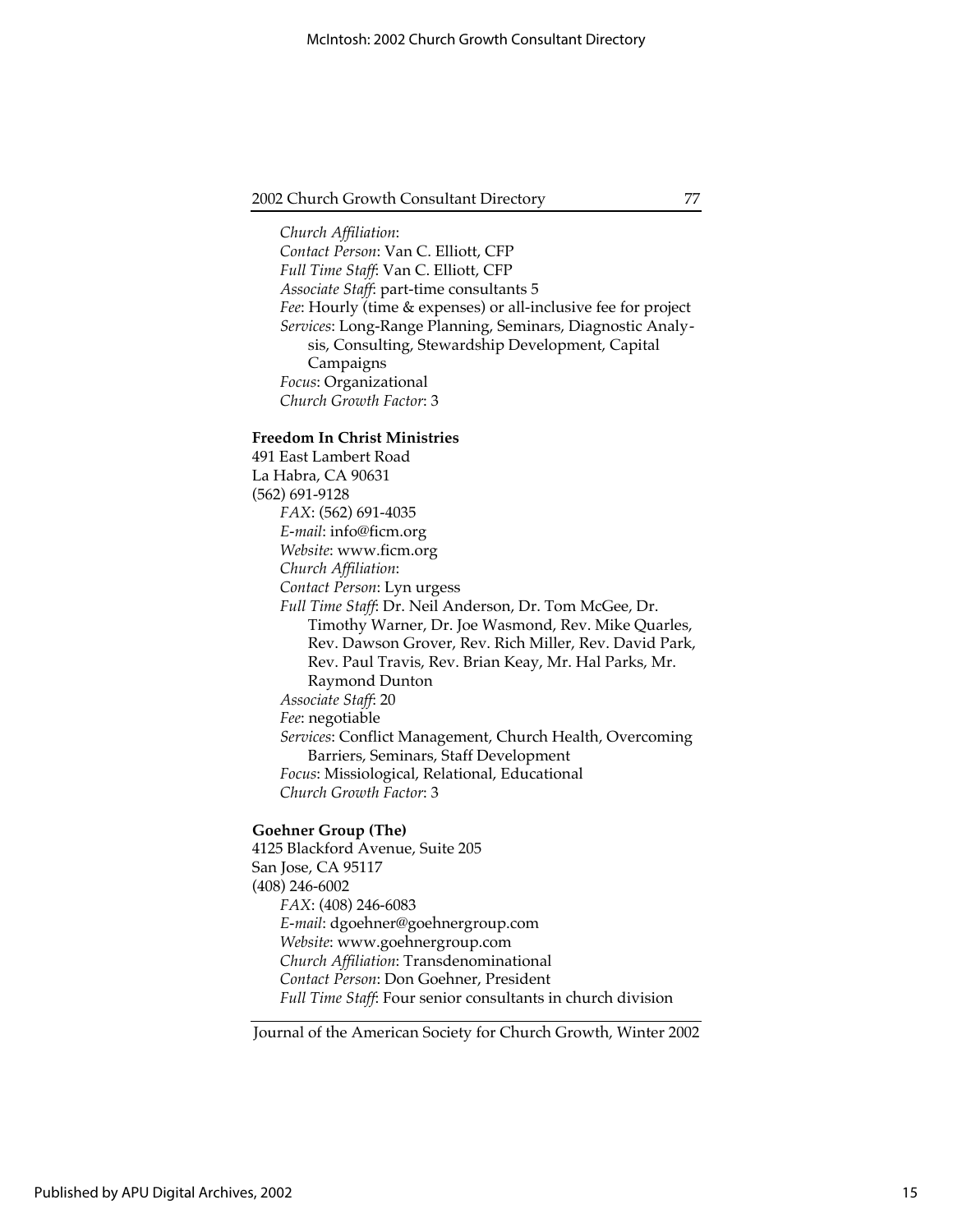*Associate Staff*: Two part-time consultants *Fee*: \$1,200 per day average; negotiable *Services*: Ministry Master Planning, Conflict Management, Buildings & Property, Diagnostic Assessment & Analysis, Team Development, Pastoral Search, *Focus*: Diagnostic, Prescriptive, Relational (Nurturing) *Church Growth Factor*: 3.5

#### **Heacock Associates, Inc.**

29864 Lee Road Evergreen, CO 80439 (303) 670-8291 *FAX*: (303) 670-8291 *E-mail*: Heacock\_Associates@Prodigy.NET *Website*: FreeYellow.com/Members/Heacock *Church Affiliation*: United Methodist *Contact Person*: Jac D. Heacock *Full Time Staff*: *Associate Staff*: *Fee*: \$800/ Day and Expenses *Services*: Long-Range Planning, Building & Property, Overcoming Barriers, Church Health, Diagnostic Analysis, Community Analysis, Staff Development, Turnaround of Churches *Focus*: Relational (Nurturing) *Church Growth Factor*: 2

#### **Hurston Ministries & Consulting Associates**

PO Box 385 Gulf Breeze, FL 32562-0385 (850) 934-9504 *FAX*: (850) 932-3882 *E-mail*: KarenHurston@compuserve.com *Website*: www.hurstonministries.org *Church Affiliation*: Interdenominational *Contact Person*: Karen Hurston *Full Time Staff*: Karen Hurston, John Hurston *Associate Staff*: *Fee*: No fee structure unless an extended time. We just ask that local church be a generous as possible. *Services*: Seminars, Small group leadership training, Cell/small group

Journal of the American Society for Church Growth, Winter 2002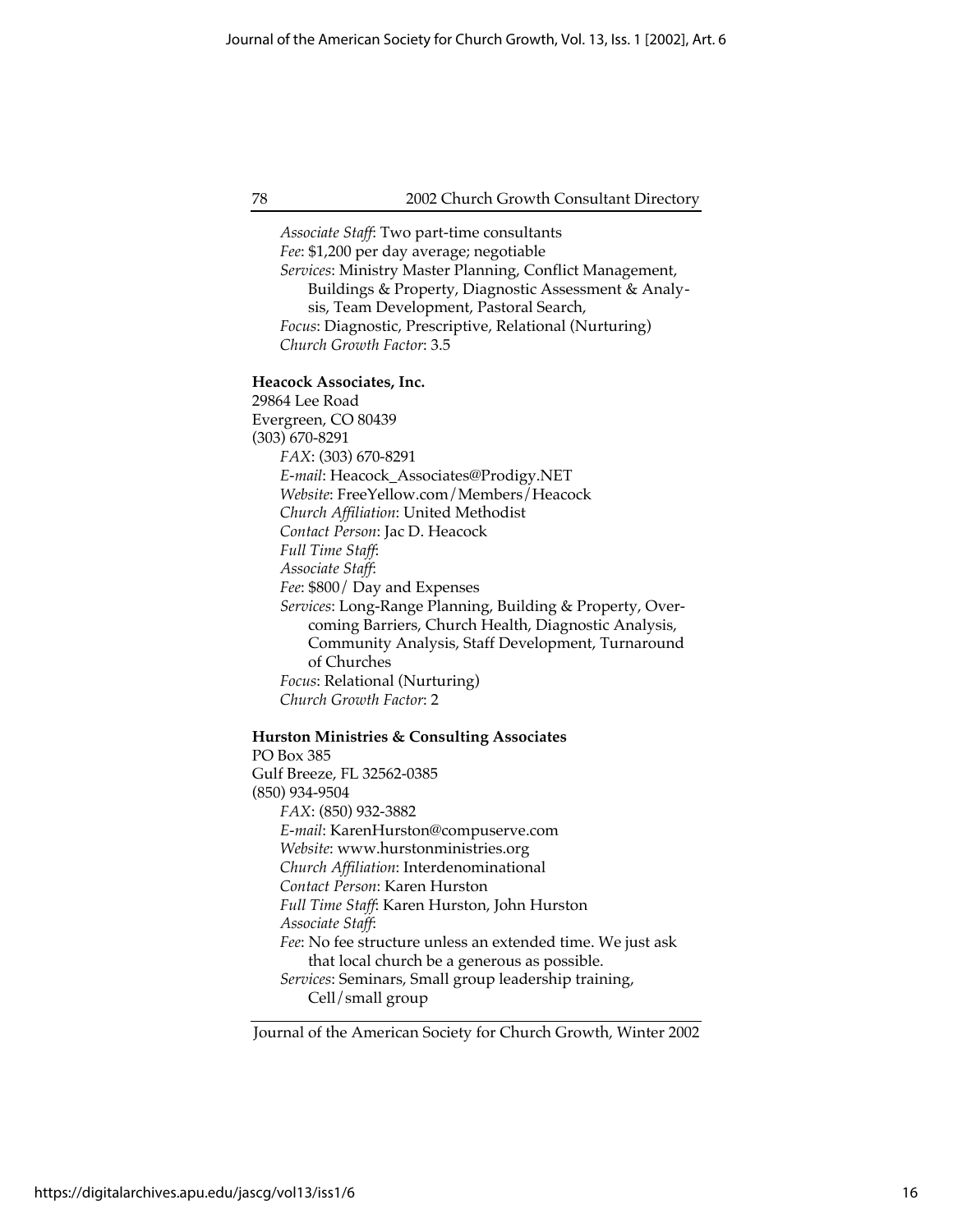*Focus*: Organizational, Outreach, Relational (Nurturing) *Church Growth Factor*: 3

## **Indianapolis Center for Congregations**

950 North Meridian Street, Suite 100 Indianapolis, IN 46204 (317) 237-7799 *FAX*: (317) 237-7795 *E-mail*: info@centerforcongregations.org *Website*: www.centerforcongregations.org *Church Affiliation*: *Contact Person*: John R. Wimmer, Director *Full Time Staff*: J. Brent Bill, Timothy Beuthin, Anthony Carpenter, Nancy DeMott, Aaron Spiegel *Associate Staff*: Two, part-time consultants—5 *Fee*: Free to congregations in the greater Indianapolis area. We assess needs and make referrals to other fee-based consultants and/or programs. We offer small matching grants to congregations we consult with. We serve only congregations in the metropolitan Indianapolis area. *Services*: Seminars, Workshops & Conferences, Peer Learning, Technology & Congregations, Buildings & Property, Conflict Resolution, Diagnostic Analysis, Staff Development, Resource Discovery, Consulting, Congregational Redevelopment, Size Transitions *Focus*: Educational *Church Growth Factor*: 3

## **Institute for Rural Church Development**

PO Box 1291 Marlin, TX 76661-1291 (254) 883-5262 *FAX*: (254) 587-3033 *E-mail*: drmyers89@hotmail.com *Website*: www.newhopechristiancenter.com *Church Affiliation*: Assemblies of God *Contact Person*: Dr. David Myers *Full Time Staff*: *Associate Staff*: *Fee*: Free will offering *Services*: Long-Range Planning, Church Planting, Church Health, Consulting

Journal of the American Society for Church Growth, Winter 2002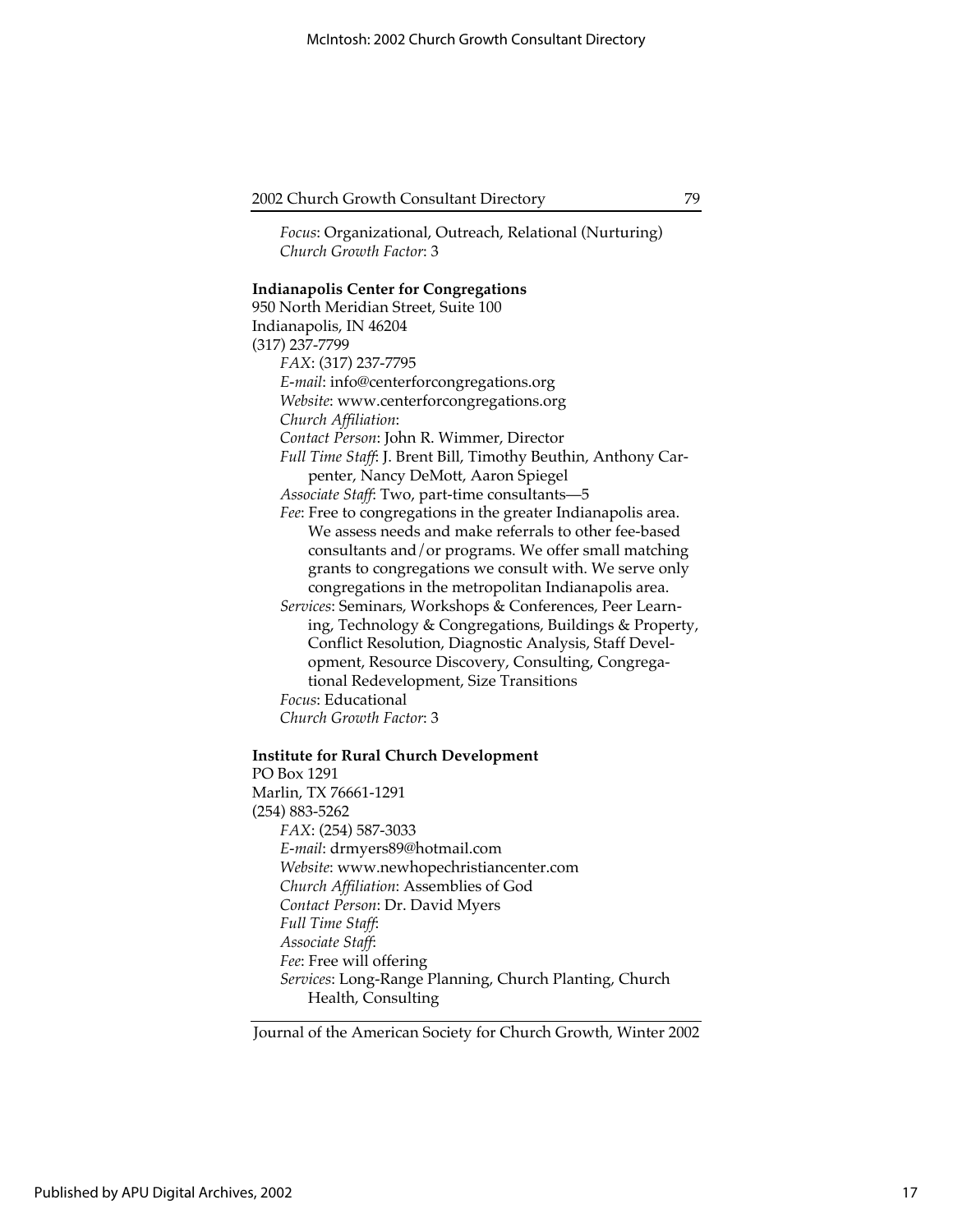*Focus*: Organizational, Relational (Nurturing), Educational *Church Growth Factor*: none

## **Iowa Annual Conference**

1611 Shoreway Road Storm Lake, IA (712) 732-9183 *FAX*: (712) 732-9183 *E-mail*: ricolson@nwiowa.com *Website*: www.iaumc.org *Church Affiliation*: United Methodist *Contact Person*: Richard Olson *Full Time Staff*: *Associate Staff*: *Fee*: Free to Iowa UM Churches, negotiable elsewhere *Services*: Long-Range Planning, Conflict Management, Church Planting, Diagnostic Analysis, Community Analysis, Staff Development, Generational Studies, Turnaround of Churches, Consulting *Focus*: Organizational *Church Growth Factor*: 4

#### **Leadership Catalyst, Inc.**

5060 North 19th Avenue, Suite 317 Phoenix, AZ 85015 (602) 249-7000 *FAX*: (602) 249-0611 *E-mail*: ellen@leadershipcatalyst.org *Website* Leadershipcatalyst.org *Church Affiliation:* Non-denominational *Contact Person*: Ellen Antill *Full Time Staff*: Bill Thrall, Bruce McNicol, four associates *Associate Staff*: *Fee*: \$1,000/day–consulting, \$95/person–training *Services*: Conflict Management, Church Health, Seminars, Staff Development, Consulting, Board/Staff, Culture Transformation *Focus*: Relational (Nurturing) *Church Growth Factor*: 3

Journal of the American Society for Church Growth, Winter 2002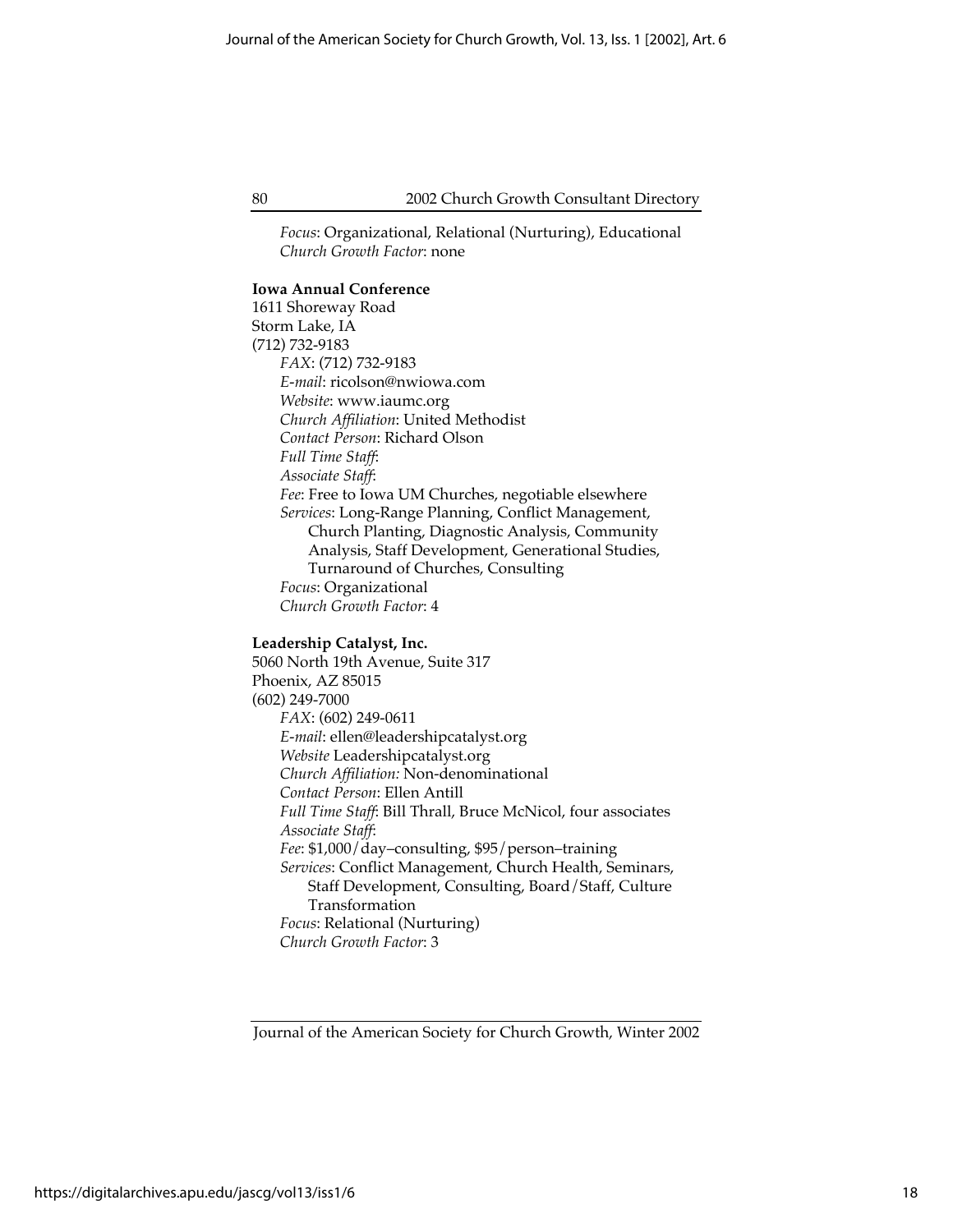**Leadership Center (The)** The International Center for Leadership Development and Evangelism PO Box 41083 RPO South 10162 Newene Road Winfield, BC V4V 1Z7 CANADA (250) 766-0907 *FAX*: (250) 766-0912 *E-mail*: office@gorwingleadership.com *Website*: www.growingleadership.com *Church Affiliation*: Non-denominational *Contact Person*: John Baergen *Full Time Staff*: John Baergen, Lorraine Baergen *Associate Staff*: 12 *Fee*: *Services*: Overcoming Barriers, Church Health, Consulting *Focus*: Educational *Church Growth Factor*: 5

#### **Leadership Ministries**

1927 43rd Street NW Rochester, MN 55901 (507) 289-1650 *FAX*: *E-mail*: donlloyd@xc.org *Website*: *Church Affiliation*: Open to All *Contact Person*: Dr. Donald R. Lloyd *Full Time Staff*: Dr. Donald Lloyd *Associate Staff*: 1 *Fee*: Negotiate a workable fee and expenses agreement *Services*: Long-Range Planning, Conflict Management, Overcoming Barriers, Church Health, Seminars, Diagnostic Analysis, Community Analysis, Consulting *Focus*: Educational *Church Growth Factor*: 4

## **Master Resources, Inc.**

1821 Heritage Park Plaza, Suite 2 Murfreesboro, TN 37129 (800) 543-4914 *FAX*: (615) 895-0788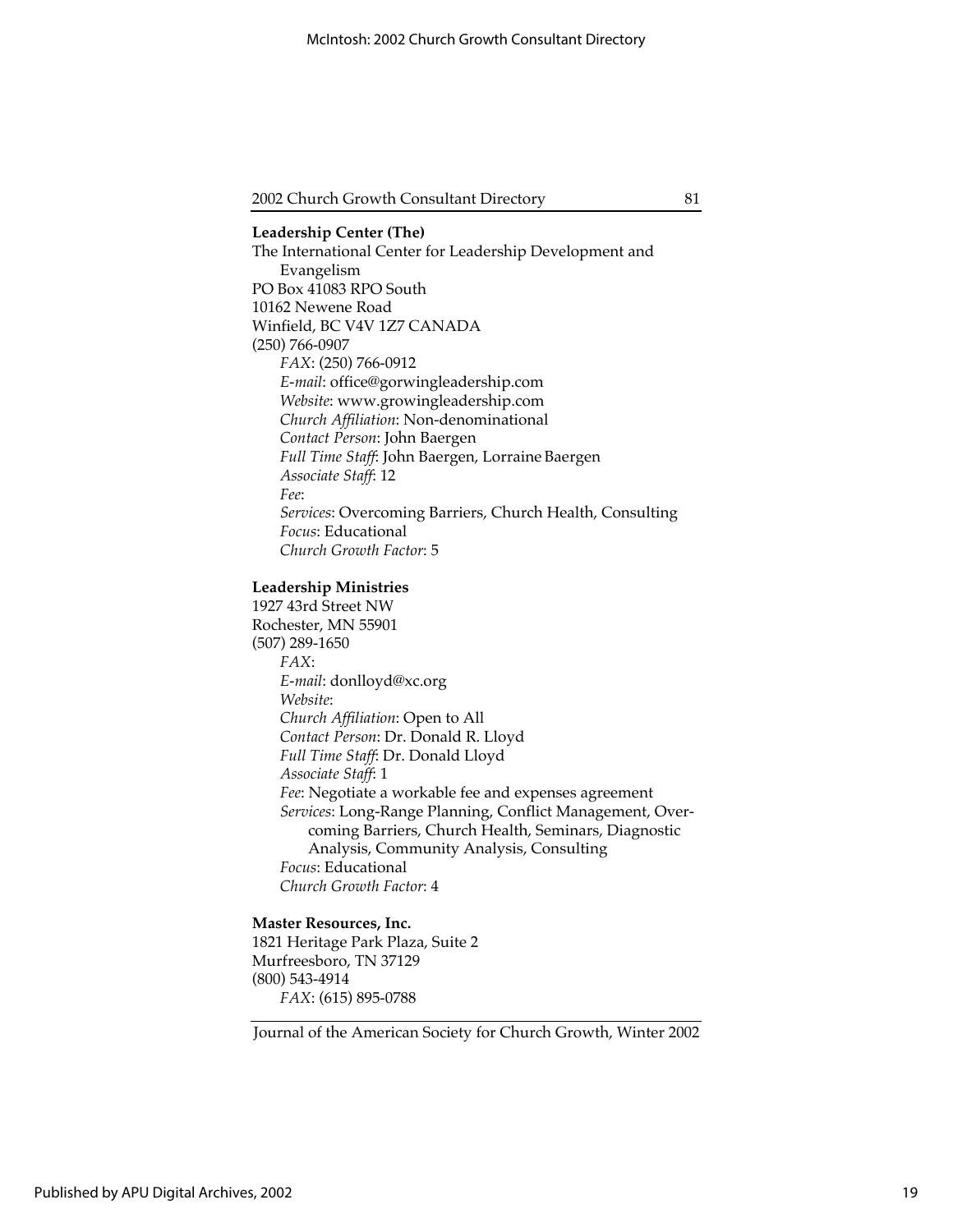*E-mail*: mripjh@aol.com *Website*: www.growchurch.com *Church Affiliation*: *Contact Person*: Jim, Highland, President *Full Time Staff*: *Associate Staff*: *Fee*: *Services*: Consulting, Capital Funds Campaigns, Stewardship Development, Managing Crisis, Refocusing & Restructuring Ministry *Focus*: Church Stewardship/Capital Funds *Church Growth Factor*: 2

#### **McIntosh Church Growth Network (The)**

PO Box 892589 Temecula, CA 92580-2589 (909) 506-3086 *FAX*: (909) 506-3086 *E-mail*: gary\_mcintosh@peter.biola.edu *Website*: www.mcintoshcgn.com *Church Affiliation*: None *Contact Person*: Gary L. McIntosh *Full Time Staff*: Dr. Gary L. McIntosh *Associate Staff*: *Fee*: \$1,500 per day plus expenses *Services*: Diagnostic Analysis, Long-Range Planning, Staff Development, Generational Studies, Turnaround Consulting, and Seminars. *Focus*: Missiological, Organizational, and Educational *Church Growth Factor*: 5

#### **Ministry Enhancement Group**

3939 Gentilly Boulevard, Box 216 New Orlean, LA 70126 (504) 891-0940 *FAX*: (504) 871-0940 *E-mail*: info@megnet.org *Website*: megnet.org *Church Affiliation:* Southern Baptist working across denominational lines *Contact Person*: Dr. Will McRaney *Full Time Staff*: Will McRaney, Ken Bramlett

Journal of the American Society for Church Growth, Winter 2002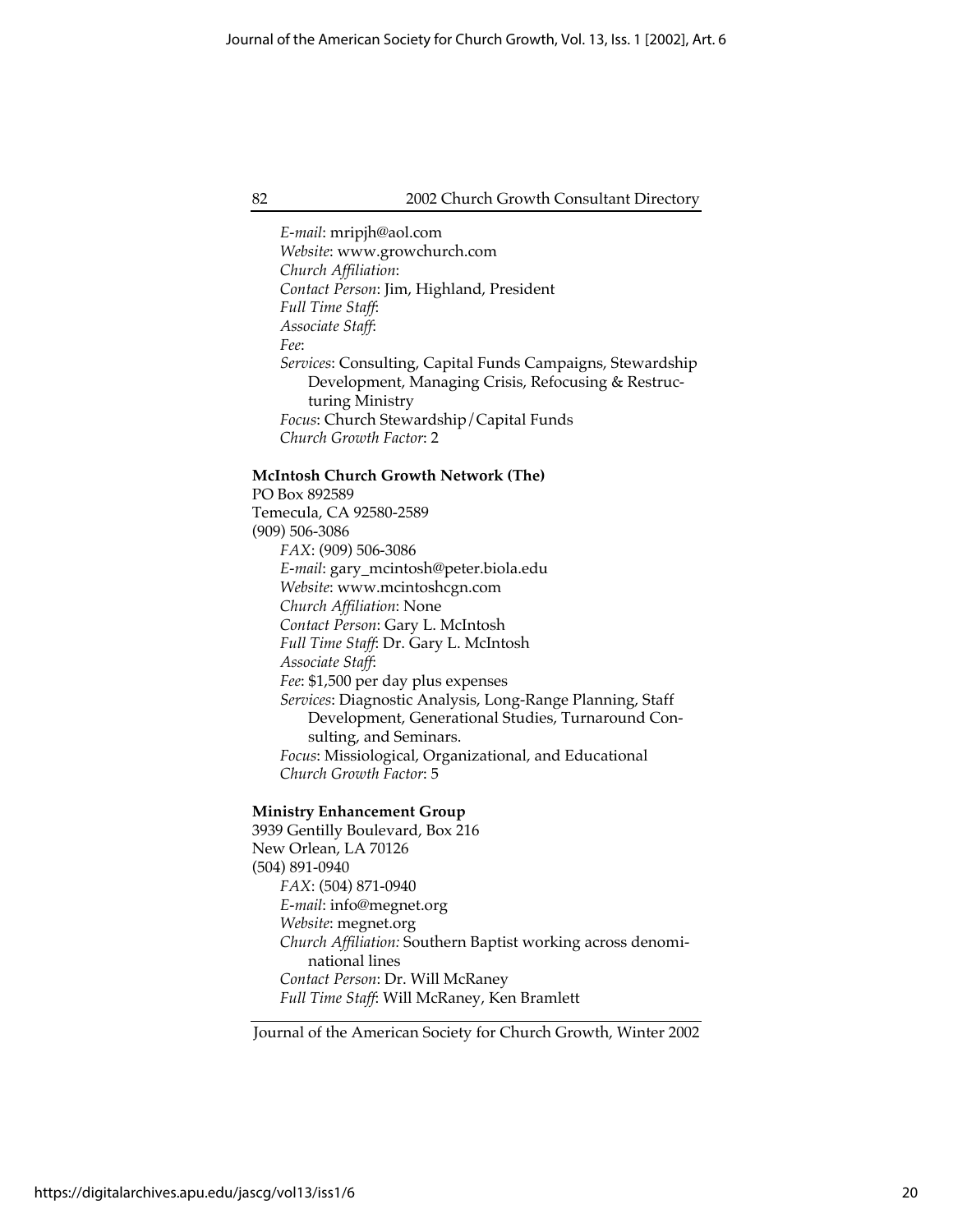*Associate Staff*: 1, part-time 4 *Fee*: Variable *Services*: Church Planting, Church Health, Resourcing Learning Clusters, Community Analysis, Staff Development, Generational Studies, Consulting, Worship Analysis, Evangelism *Focus*: Organizational, Missiological *Church Growth Factor*: 5

#### **Ministry Transitions, Inc.**

1583 Chatham Avenue St. Paul, MN 55112-3224 (651) 638-6163 *FAX*: (651) 638-6002 *E-mail*: jcionca@aol.com *Website*: www.ministrytransitions.org *Church Affiliation*: *Contact Person*: Dr. John R. Cionca, Executive Director *Full Time Staff*: *Associate Staff*: 3 *Fee*: \$110 per hour *Services*: Church Health, Staff Development, Search Committee Coaching, Personal Ministry Adviser, Ministry Match–Pastoral Staff and congregation *Focus*: H.R. Issues-Leadership & Personal Styles of executive Leadership *Church Growth Factor*: 2

#### **Mission Growth Ministries**

14624 Shamrock Way, Suite 100 Smithville, MO 64089 (816) 873-3401 *FAX*: (816) 873-3404 *E-mail*: alanklaas@aol.com *Website*: www.missiongrowth.org *Church Affiliation*: *Contact Person*: Alan C. Klaas *Full Time Staff*: Alan Klaas, Cheryl Klaas *Associate Staff*: 4 *Fee*: Customized to individual situation *Services*: Long-Range Planning, Conflict Management, Overcoming Barriers, Diagnostic Analysis, Staff Develop-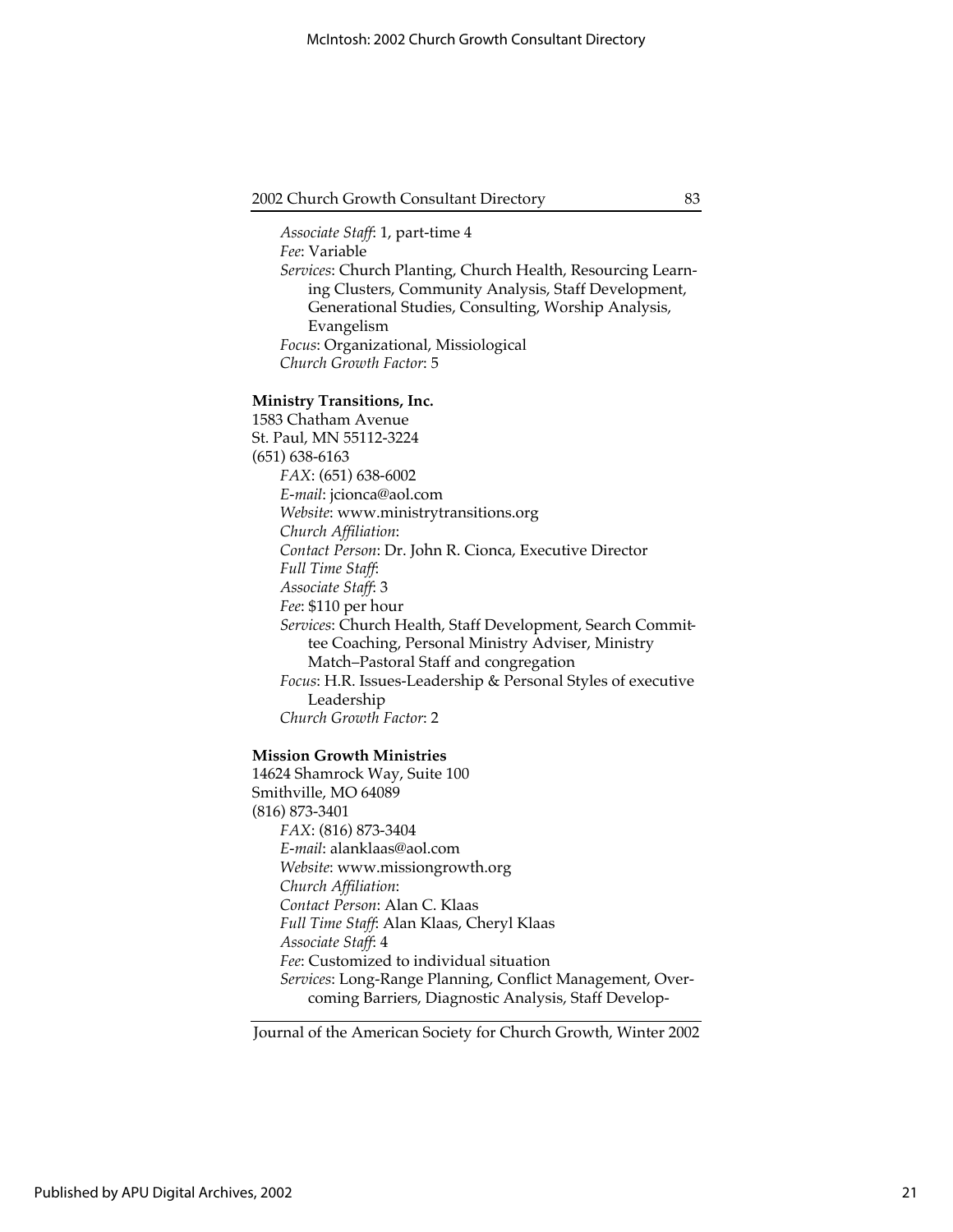ment, Turnaround of Churches, Seminars *Focus*: Organizational, Relational (Nurturing), Work with whole Congregation *Church Growth Factor*: none

#### **National Church Growth Research Center**

PO Box 82 5899 Grand River Drive Grand Ledge, MI 48837 (877) 472-3386 *FAX*: *E-mail* 75144.2446@compuserve.com *Website*: *Church Affiliation*: Christian Churches, Independent Churches of Christ *Contact Person*: Curtis D. Lloyd, Director *Full Time Staff*: Carole Lloyd *Associate Staff*: part-time consultants 1 *Fee*: Moderate, plus expenses *Services*: Long-Range Planning, Conflict Management, Overcoming Barriers, Staff Development, Turnaround of Churches *Focus*: Organizational, Educational *Church Growth Factor*: 4

## **Net Results, Inc.**

5001 Avenue "N" Lubbock, TX 79412 (806) 762-8094, x105 *FAX*: (806) 762-8873 *E-mail*: netresults@netresults.org. *Website*: www.netresults.org *Church Affiliation*: *Contact Person*: Margo Woodworth Full-Time Staff: Tom Bandy, editor *Associate Staff*: 8 people *Fee*: Varied *Services*: Conflict Management, Church planting and health, Diagnostic and Community Analysis, Consulting, Seminars, Turnaround of Churches, National events. *Focus*: Missiological, Organizational *Church Growth Factor*: 5

Journal of the American Society for Church Growth, Winter 2002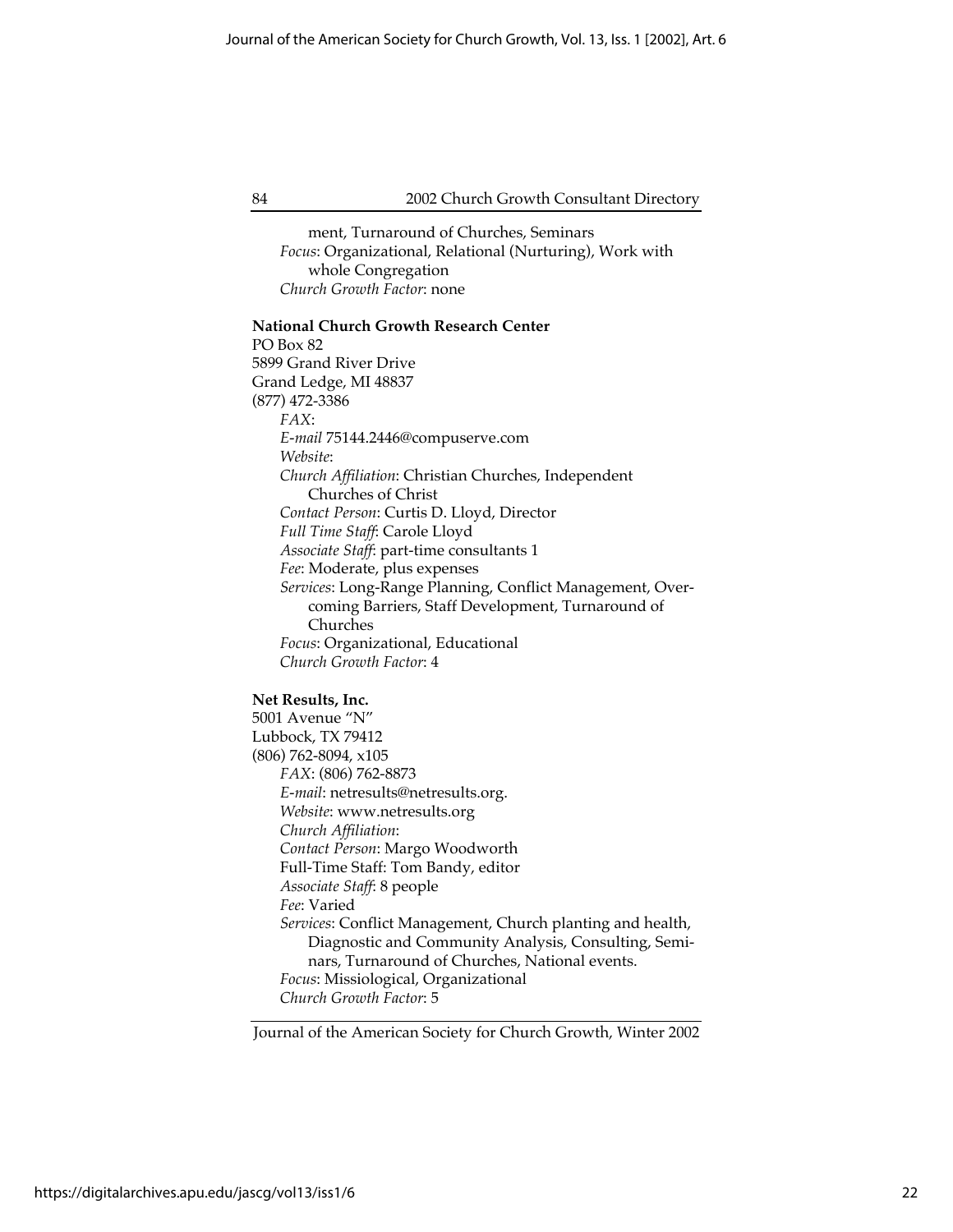**New Reformation Solutions** 7 Briarberry Road Columbia, SC 29223-6712 (803) 865-1952 *FAX*: (803) 419-8745 *E-mail*, newrefsol@cs.com *Website*: *Church Affiliation Contact Person*: George Bullard, Kathleen Wood *Full Time Staff*: George Bullard *Associate Staff*: part-time 1 *Fee*: \$1,100 per day plus expenses *Services*: Long-Range Planning, Conflict Management, Church Planting, Buildings & Property, Church Health, Seminars, Diagnostic Analysis, Staff Development, Turnaround of Churches, Consulting, Denominational Transformation *Focus*: Organizational *Church Growth Factor*: 4 **NexStep-SWBC** 6755 Vinalhaven Court Cypress, CA 90630-5484 Other: Box 728 West Covina, CA 91793 (714) 903-8551, (888) 999-7922

*FAX*: (714) 903-8551 *E-mail*: dnbaker@aol.com *Website*: *Church Affiliation*: Baptist General Conference Designed to be transdenominational and evangelical. *Contact Person*: Dr. Dennis N. Baker *Full Time Staff*: Dr. Dennis N. Baker *Associate Staff*: 3-5 *Fee*: \$500-700 a day plus expenses. *Services*: Conflict Management, Church Health, Staff development, Consulting, Turnaround of Churches, Pastoral Staff Search *Focus*: Relational & Systems

*Church Growth Factor*: 3.5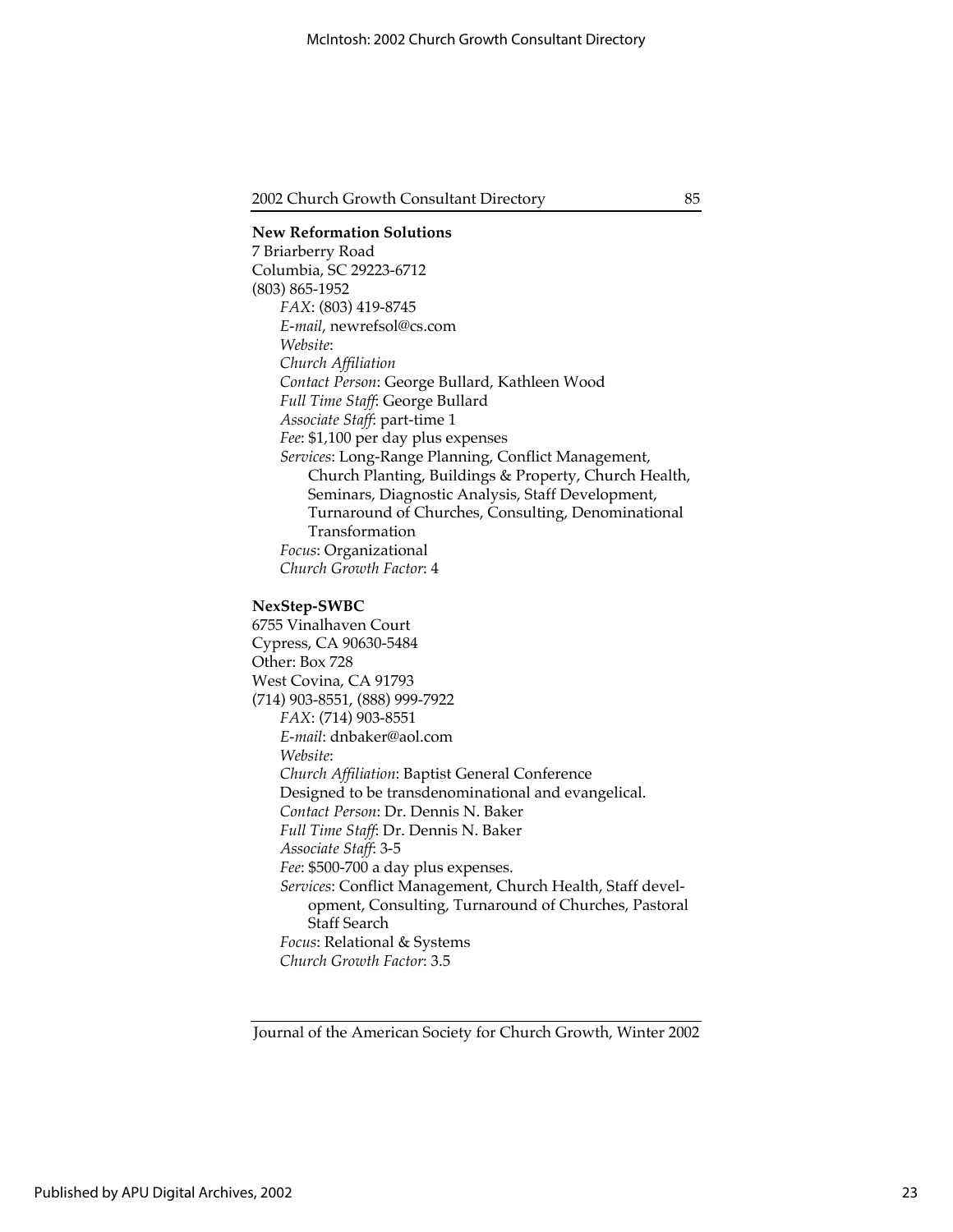#### **Parish Paper (The)**

3805 94th Place Lubbock, TX 79423 (806) 794-4428 *FAX*: (806) 798-2021 *E-mail*: hrbmiller@aol.com *Website*: *Church Affiliation*: United Methodist *Contact Person*: Herb Miller *Full Time Staff*: Dr. Herb Miller *Associate Staff*: *Fee*: \$1,000 daily, plus travel expenses *Services*: Long-Range Planning, Church Health, Turnaround of Churches *Focus*: Sociological, Organizational, Psychological *Church Growth Factor*: 3

#### **Paul D. Borden Consulting**

12152 Gold Bluff Lane Gold River, CA 95670 (916) 608-1634 *FAX*: (916) 608-1633 *E-mail*: ptljck@aol.com *Website*: *Church Affiliation*: American Baptist *Contact Person*: Paul Borden *Full Time Staff*: Paul Borden, Teresa Flint-Borden, David Bennit, John Kasier *Associate Staff*: *Fee*: \$1,000 per day *Services*: Overcoming Barriers, Church Health, Seminars, Diagnostic Analysis, Staff Development, Turnaround of Churches, Consulting, Church Board Development, Church Income & Budget Development *Focus*: Sociological, Organizational *Church Growth Factor*: 5

## **Pilgrimage Training Group**

PO Box 35001 Colorado Springs, CO 80935-3501 or 7950 South Lincoln Street, Suite 107 Littleton, CO 80122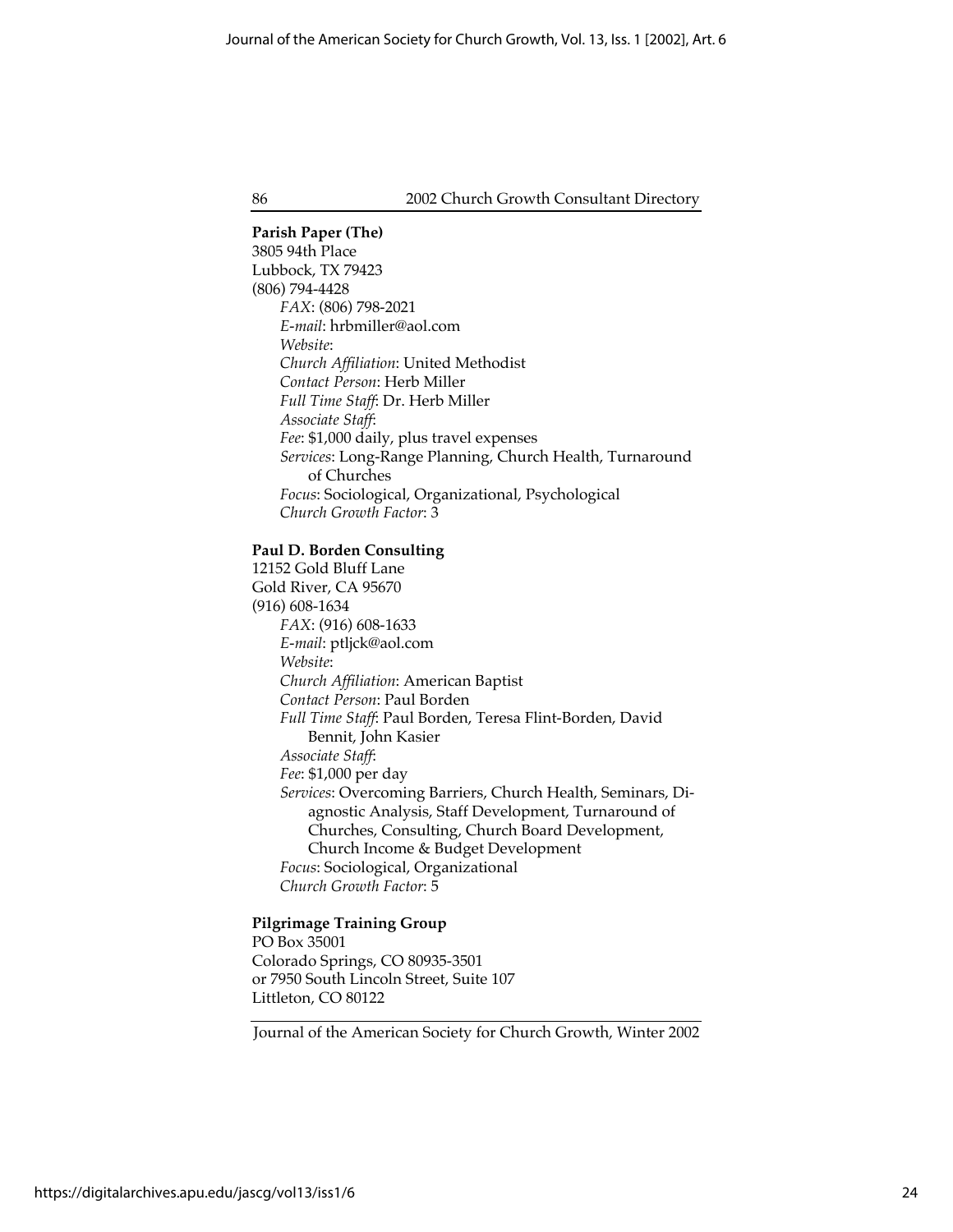(303) 347-9645, (800) 477-7787 *FAX*: (303) 347-2405 *E-mail*: thomcor@pilgrimage.org *Website*: www.pilgrimage.org *Church Affiliation*: Part of NavPress/Navigators *Contact Person*: Pam Tucker *Full Time Staff*: Thom Corrigan *Associate Staff*: *Fee*: Negotiable *Services*: Long-Range Planning, Church Planting, Overcoming Barriers, Church Health, Seminars, Staff Development, Turnaround of Churches, Leadership Development *Focus*: Organizational, Relational (Nurturing) *Church Growth Factor*: 4

**Rainer Group (The)**

13505 Rock Bay Court Louisville, KY 40245 (502) 243-1977 *FAX*: (502) 243-7062 *E-mail*: rainergroup@aol.com *Website*: rainergroup.com *Church Affiliation*: None *Contact Person*: Dr. Thom S. Rainer *Full Time Staff*: Dr. Tim Beougher, Dr. Don Cox, Dr. John Crabtree, Dr. Tommy Hellams, Dr. Chuck Lawless, Dr. Brad Waggoner *Associate Staff*: part-time consultants 7 *Fee*: Negotiated by proposal *Services*: Long-Range Planning, Conflict Management, Church Planting, Buildings & Property, Overcoming Barriers, Church Health, Seminars, Diagnostic Analysis, Community Analysis, Staff Development, Generational Studies, Turnaround of Churches, Consulting *Focus*: Missiological *Church Growth Factor*: 5

## **Reeves Strategic Consultation Services**

721 East Main Street Santa Maria, CA 93454 (805) 922-1606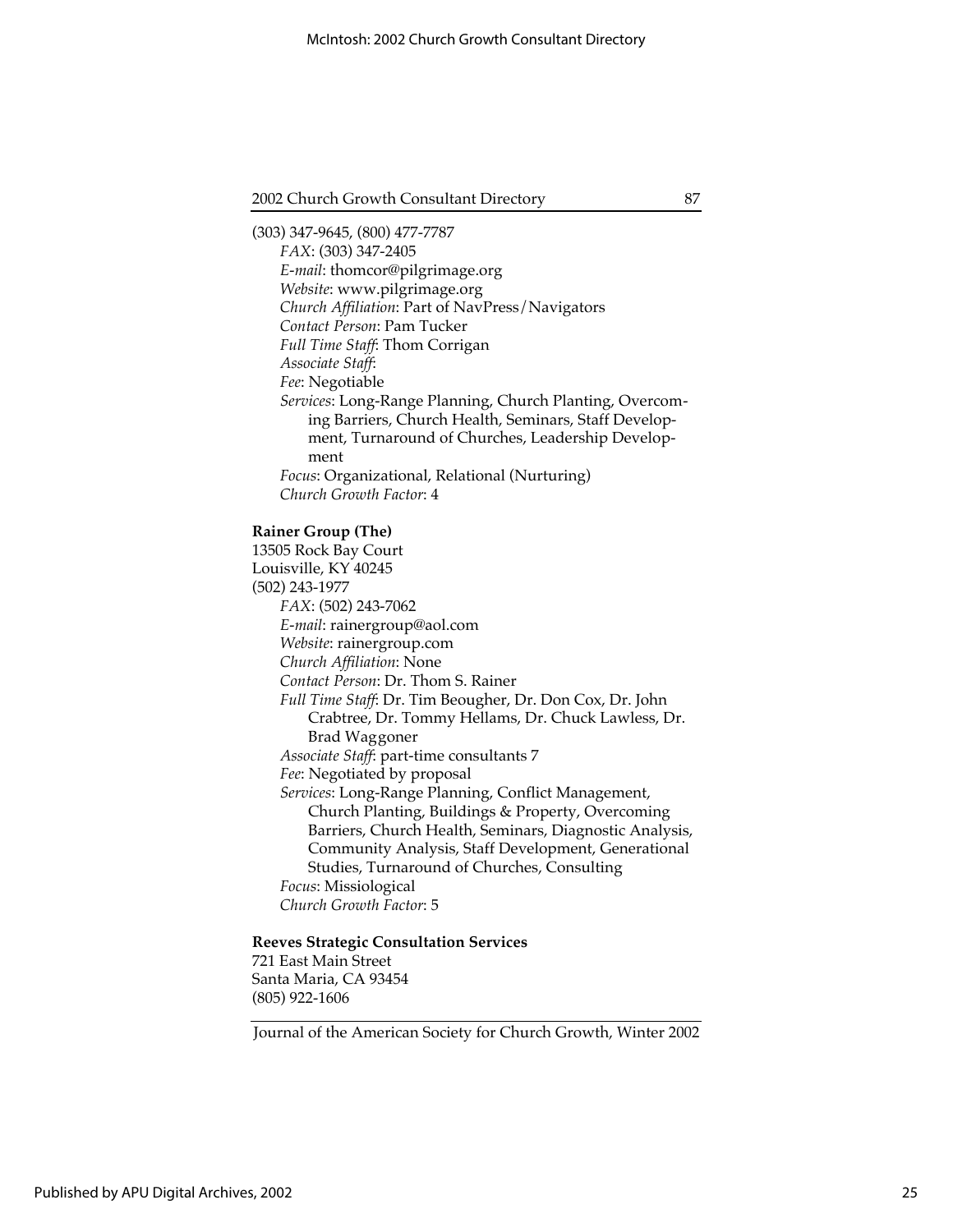*FAX*: (805) 922-4347 *E-mail*: reevessc@ix.netcom.com *Website*: *Church Affiliation*: *Contact Person*: Dr. R. Daniel Reeves *Full Time Staff*: Dr. R. Daniel Reeves *Associates Staff*: *Fee*: \$1,200 to \$2,950 plus expenses *Services*: Long-range Planning, Diagnostic Analysis, Conflict management, Staff Development, Overcoming Barriers, Turnaround of Churches, Church Health, Consulting. *Focus*: Missiological *Church Growth Factor*: 5

## **Sonlife Ministries**

526 North Main Street Elburn, IL 60119 (630) 365-5855 *FAX*: (630) 365-5892 *E-mail*: *Website*: www.sonlife.com *Church Affiliation*: *Contact Person*: Dr. Dann Spader *Full Time Staff*: Dr. Dann Spader Associates Staff: *Fee*: per seminar *Services*: Church Health, Seminars, Turnaround of Churches, Youth, Womens *Focus*: Organizational, Missiological, Educational, Training *Church Growth Factor*: 3

## **21st Century Church Growth Institute (The)**

5612 James Ave #407A Fort Worth, TX 76134 (817) 551-7348 *FAX*: (817) 551-1194 *E-mail*: calldrkim@aol.com *Website*: *Church Affiliation*: *Contact Person*: Drl Hong K. Kim *Full Time Staff*: Dr. Hong K. Kim *Associate Staff*: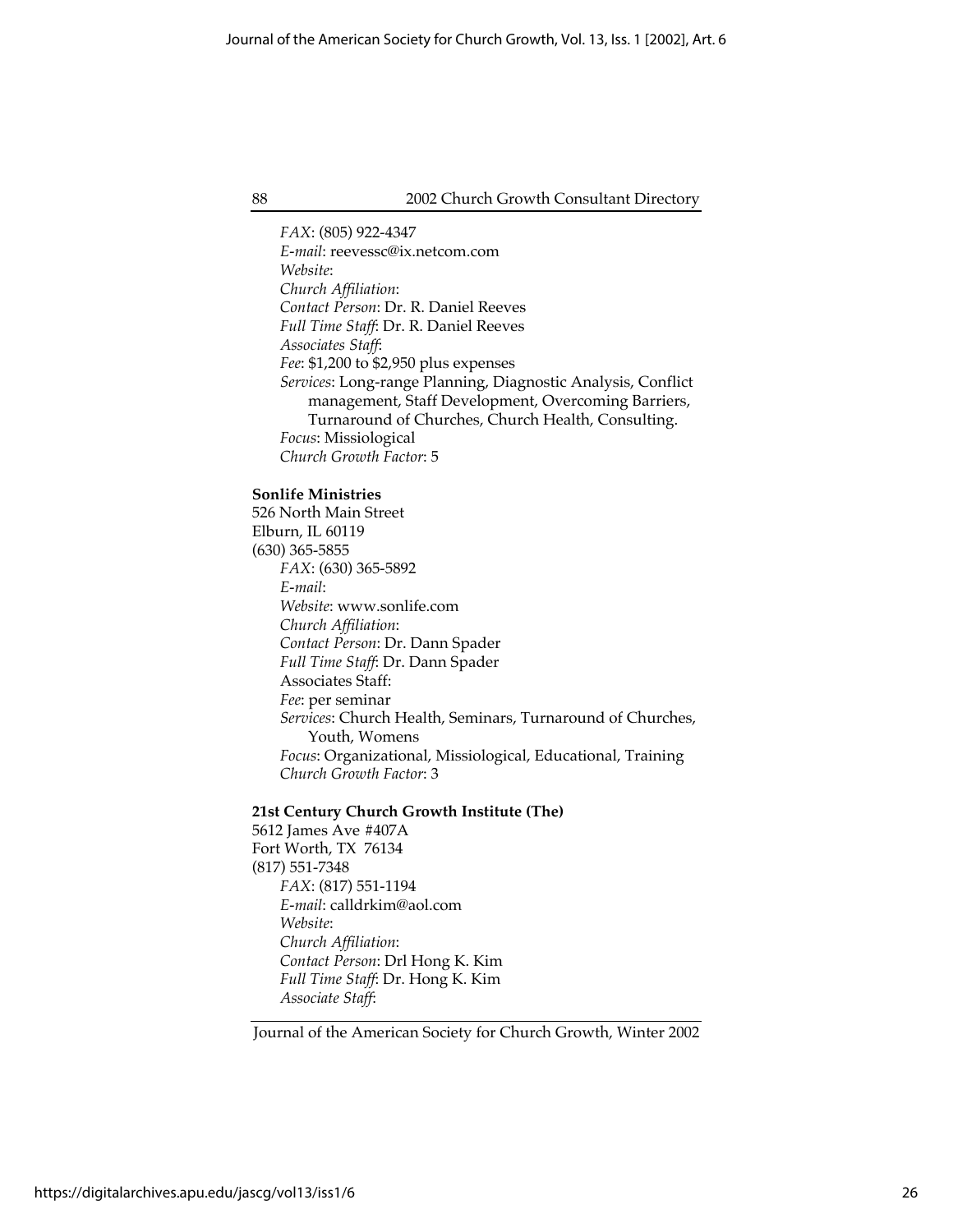*Fee*: Negotiable *Service*s: Seminars *Focus*: Missiological *Church Growth Factor*: 4

#### **UHL Research Associates, Inc.**

7926 Berner Street Long Beach, CA 90808 (562) 500-0416 *FAX*: (562) 493-1955 *E-mail*: urbanlynch@juno.com *Website*: *Church Affiliation*: *Contact Person*: Dr. Urban H.D. Lynch, President *Full Time Staff*: *Associate Staff*: *Fee*: Proposal based on clients needs. *Services*: Diagnostic Analysis, Seminars, Consulting for programs of church growth, computer software specifically designed to aid newcomer assimilation into the church *Focus*: Organizational, Analysis of existing conditions *Church Growth Factor*: 5

#### **Vanguard Ministries**

149 Business Park Drive, Suite 201 Virginia Beach, VA 23462 (757) 499-2838 *FAX*: (757) 499-2960 *E-mail*: VanguardMin@col.com *Website*: www.vanguardministries.org *Church Affiliation*: *Contact Person*: Monelle Baynard Full-time Staff: *Associate Staff*: 10 *Fee*: Negotiated on an individual basis. *Services*: Long-Range Planing, Church Planting and Health, Diagnostic Analysis, Staff Development, Generational Studies, Turnaround of Churches, Church Growth, Missions Equipping, Small groups. *Focus*: Sociological, Organizational Missiological, Relational, Educational. *Church Growth Factor*: 4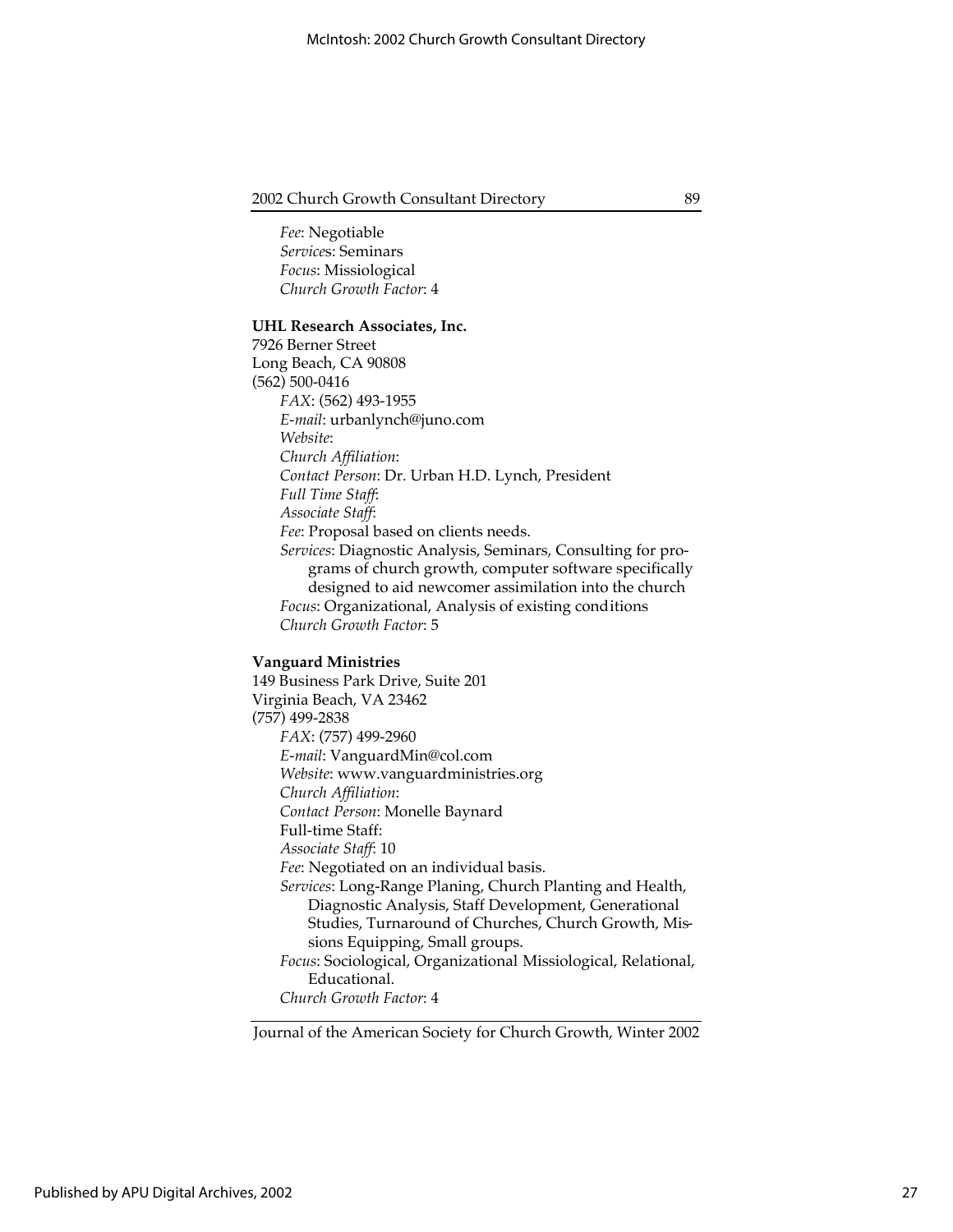**Vision Ministries International** 3909 Swiss Avenue Dallas, TX 75204 or 7916 Brian Brook Court Dallas, TX 75218 (214) 841-3777 *FAX*: (214) 841-3697 *E-mail*: amalphurs@dts.edu *Website*: www.visionministry.com Church Affiliation: None *Contact Person*: Aubrey Malphurs *Full Time Staff*: Dr. Aubrey Malphurs *Associate Staff*: *Fee*: \$1000 per day, negotiable *Services*: Church Planting, Overcoming Barriers, Church Health, Diagnostic Analysis, Staff Development, Turnaround of Churches, Consulting, Leadership Development, Strategic Planning *Focus*: Organizational, Educational *Church Growth Factor*: 3 **Vision New England** 468 Great Road Acton, MA 01720 (978) 929-9800

*FAX*: (978) 929-9898 *E-mail*: info@vision4ne.org *Website*: www.visionnewengland.com *Church Affiliation*: Interdenominational *Contact Person*: Rev. Dr. Stephen A Macchia, President *Full Time Staff*: Rev. Dr. Stephen Macchia, Rev. David Midwood *Associate Staff*: 28 staff/ministry consultants, 26 part-time *Fee*: Varies hourly or by project *Services*: Long-Range Planning, Conflict Management, Church Planting, Overcoming Barriers, Church Health,

Seminars, Diagnostic Analysis, Community Analysis, Staff Development, Consulting *Focus*: Organizational, Relational (nurturing), Educational

*Church Growth Factor*: 3.5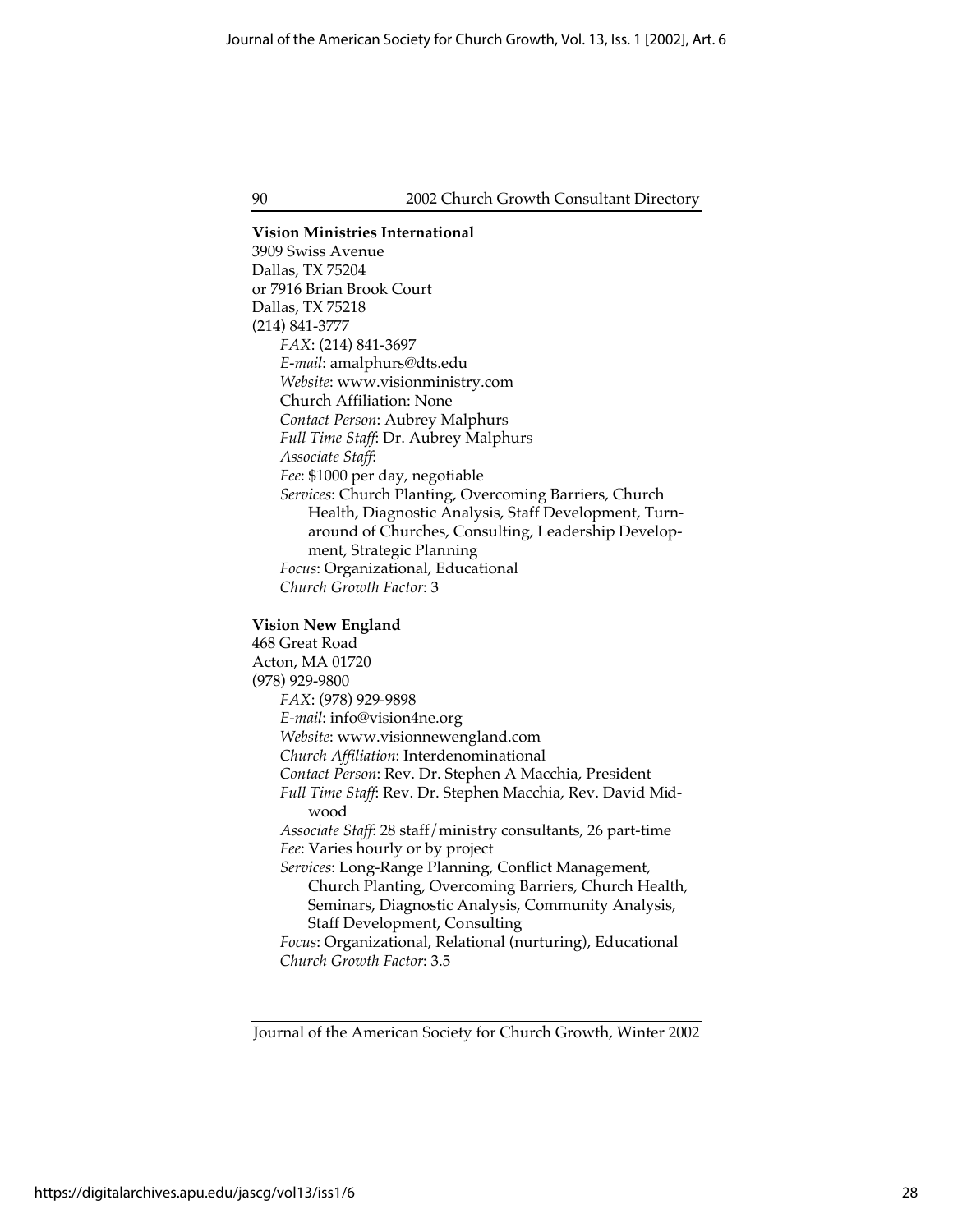## **Wisconsin Church Extension** 1911 Lenora Road West Bend, WI 53090 (262) 334-2661 *FAX*: (262) 334-2661 *E-mail*: pthyren@execpc.com *Website*: *Church Affiliation*: IFCA International *Contact Person*: Dr. Paul G Thyren *Full Time Staff*: Dr. Paul G Thyren *Associate Staff*: 1, Part Time 1 *Fee*: Negotiable *Services*: Conflict Management, Church Planting, Church Health, Diagnostic Analysis *Focus*: Missiological *Church Growth Factor*: 3

#### **Worship Ministry Resource Center**

10607 Bluestone Creek San Antonio, TX 78254-6702 (210) 863-2830 *FAX*: *E-mail*: redman@stic.net *Website*: www.worshipministry.com *Church Affiliation*: PLUSA *Contact Person*: Robb Redman *Full Time Staff*: Robb Redman, Pam Redman *Associate Staff*: *Fee*: \$500/day for 2-3 day on-site consulting, \$50 for followup work, including consulting with pastor, worship leader, and worship leader *Services*: Long-Range Planning, Overcoming Barriers, Seminars, Consulting, Worship *Focus*: Organizational, Relational (Nurturing) Worship/prayer *Church Growth Factor*: 3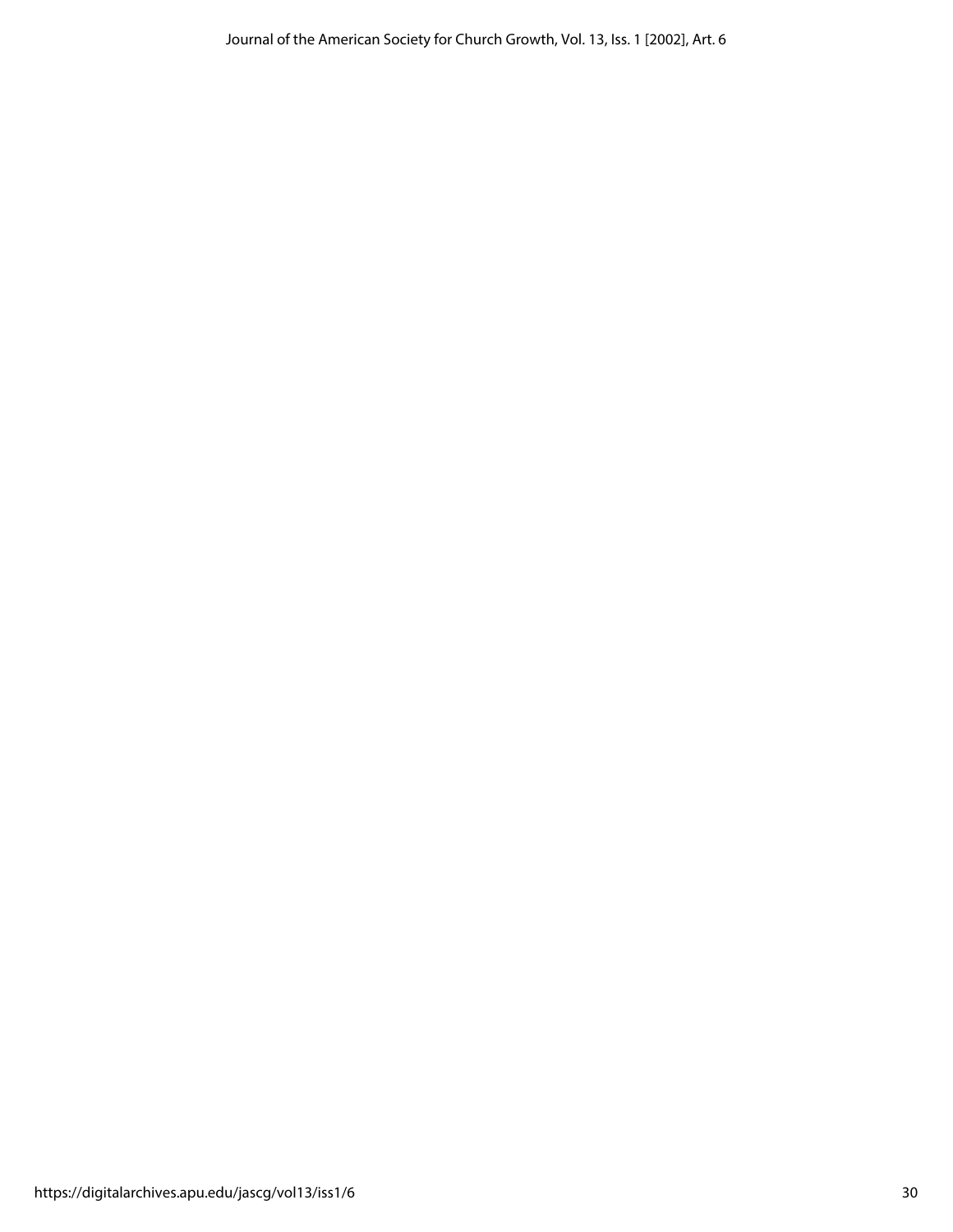## **Information for Subscribers and Writers**

**Copyright :** Copyrights on articles are held by the writers. Requests for permission to reproduce material from the journal, except for brief quotations in scholarly reviews and publications, should be directed to the writers.

**Subscription Rates:** The subscription rate is \$24 per year for three issues. Canada and foreign subscriptions are an additional \$5 for each year. Individual copies are \$10 each. All prices are US Funds. Subscriptions, renewals, orders, and change-of-address notifications should be sent to: Dr. G.L. McIntosh, ASCG Journal, 13800 Biola Ave, La Mirada, CA 90639 USA. Copies are distributed free of charge to all paid-up members of the American Society for Church Growth and to supporting institutions.

**Sponsoring Institutions:** Talbot School of Theology (La Mirada, CA), Leadership Network (Dallas, TX), The McIntosh Church Growth Network (Temecula, CA), and The Church of the Nazarene (Kansas City, MO). [Sponsoring institutions assist in the publication of the ASCG Journal by contributing a minimum of \$100 per year. Two copies are sent to the sponsoring institution for the library or designated individual.]

**Submission of Articles:** The *Journal of the American Society for Church Growth* welcomes articles of high standards of original scholarship and of general interest dealing with all aspects of Church Growth. Reasoned responses to past articles will be considered, as well as book reviews.

Send two copies (typewritten and double-spaced) to Dr. Gary L. McIntosh, Editor, Talbot School of Theology, 13800 Biola Ave., La Mirada, CA 90639. One of the two copies should delete the author's name on the title page, etc. for purposes of blind review. In addition, please include a copy of the article on computer disc if at all possible.

Follow the guidelines for style found in *The Chicago Manual of Style* or K.L Turabian's *Manual for Writers*.

Include an abstract of no more than 150 words on a separate sheet of paper.

Limit articles to 20 double-spaced pages, excluding tables, figures, and references. Book reviews should be 3 to 4 pages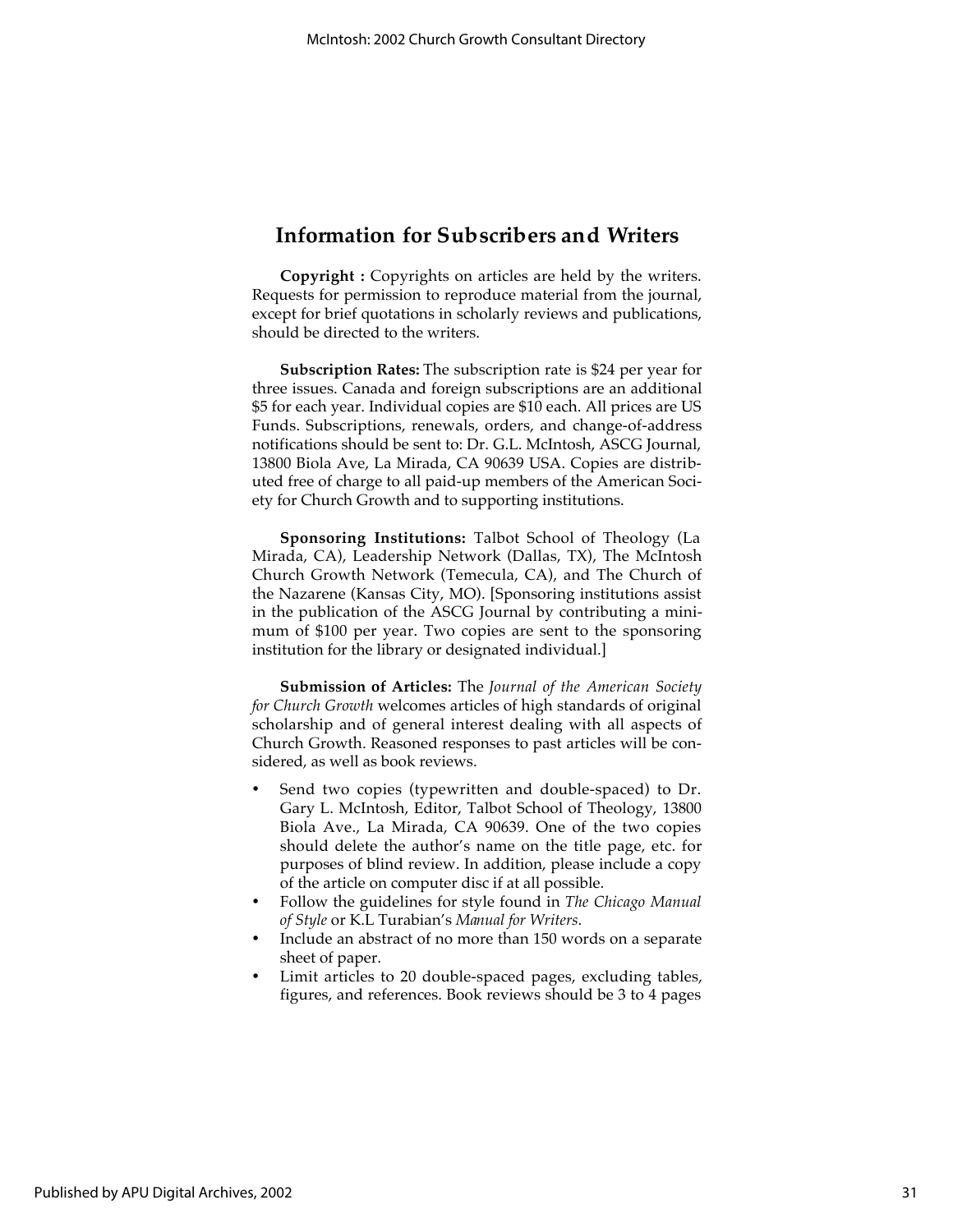and responses 7 to 10 pages in length.

Include the following current vita information for each writer: address, title, degree(s), and institution(s) where earned, and specialization(s).

All manuscripts will be acknowledged promptly and processed as quickly as possible. The review process generally takes two months. Appearance of accepted articles in print is approximately six months or as forthcoming article backlog allows. Contributors receive five complimentary copies of the issue in which their article appears. Correspondence with the editor may also be by phone (562) 903-6000 X5559, fax (909) 506-3086 or email: gary\_mcintosh@peter.biola.edu

#### *The Donald A. McGavran Award*

Once each year the American Society for Church Growth presents the Donald A. McGavran Award to an individual who has made a significant contribution to the Church Growth Movement in the United States.

The award recipients to date are:

| 1989 |
|------|
| 1990 |
| 1991 |
| 1992 |
| 1993 |
| 1994 |
| 1994 |
| 1995 |
| 1996 |
| 1997 |
| 1998 |
| 1999 |
| 2000 |
|      |

94